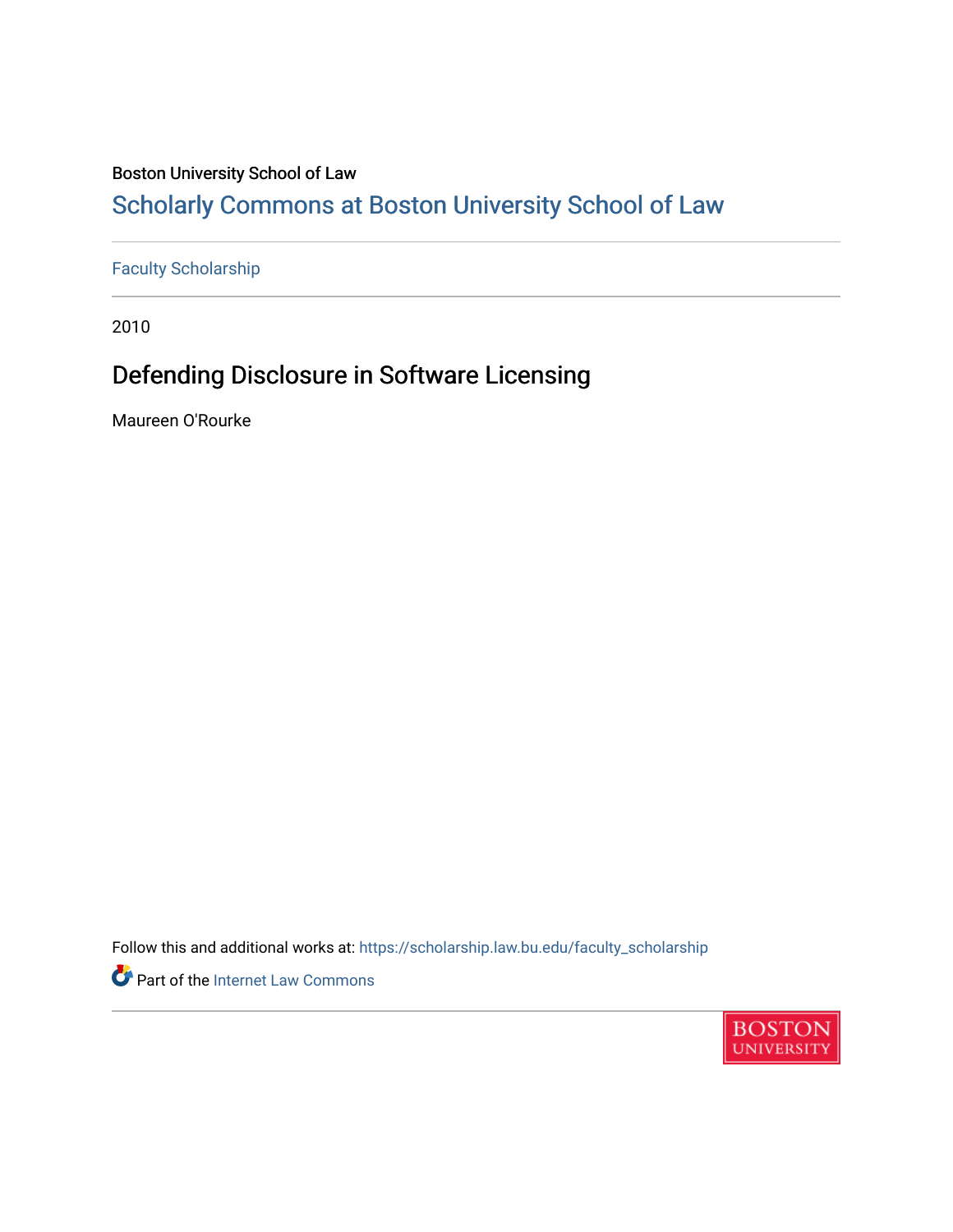# **CORNELL LAW SCHOOL**

# LEGAL STUDIES RESEARCH PAPER SERIES



# **Defending Disclosure in Software Licensing**

## **Robert A. Hillman and Maureen A. O'Rourke**

Cornell Law School Myron Taylor Hall Ithaca, NY 14853-4901

Cornell Law School research paper No. 010-008

This paper can be downloaded without charge from: The Social Science Research Network Electronic Paper Collection: http://ssrn.com/abstract=1596685

Electronic copy available at: http://ssrn.com/abstract=1596685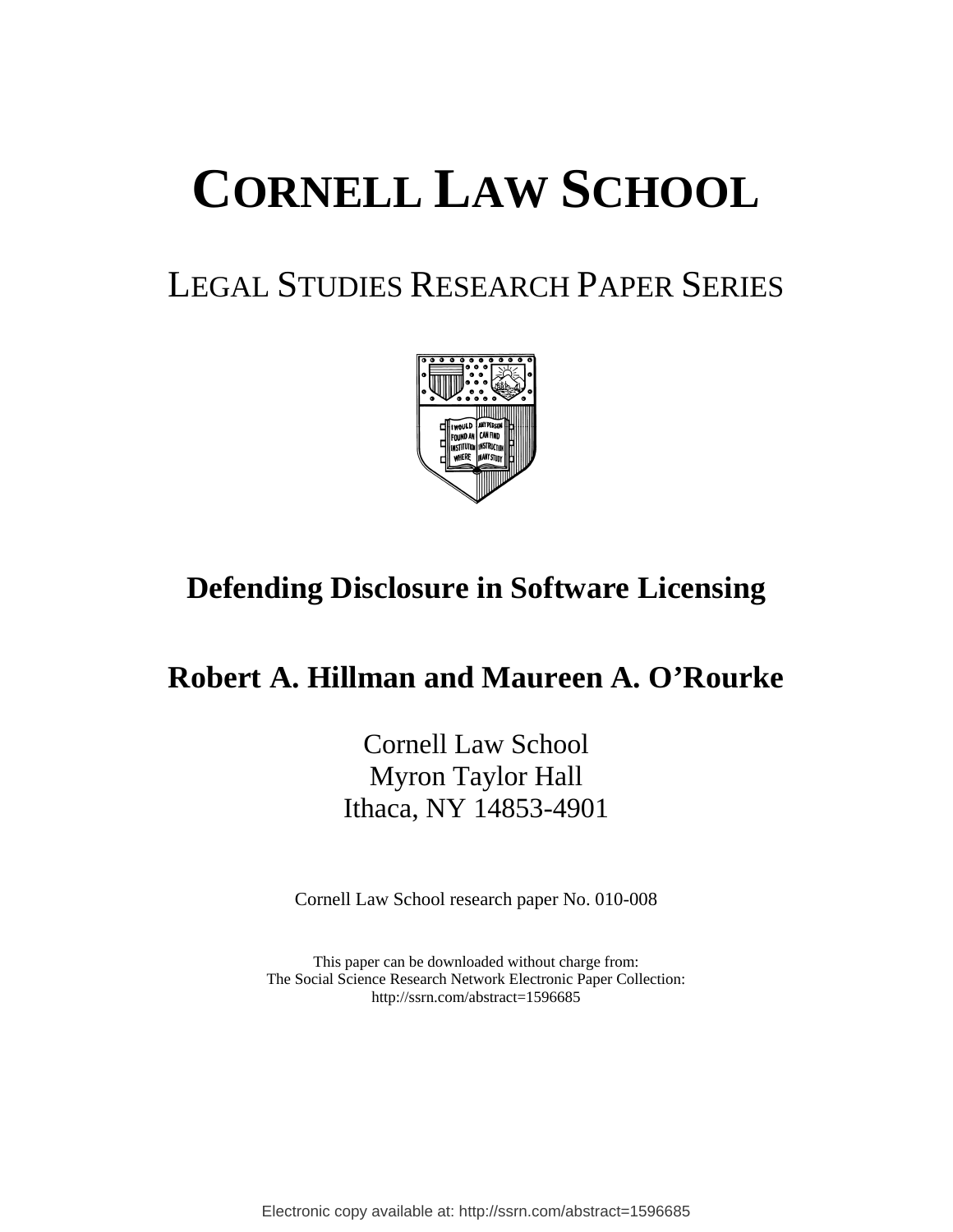#### **DEFENDING DISCLOSURE IN SOFTWARE LICENSING**

Robert A. Hillman\* & Maureen O'Rourke\*\*

#### **I. Introduction**

For lack of our imagination, this article does not have the most scintillating title. However, the subject matter is critically important. We survey prominent kinds of disclosures in law and show why the disclosure tool, though subject to substantial criticism, is central to the legitimacy of any legal regime. Our working example is the American Law Institute's "Principles of the Law of Software Contracts" (hereinafter "ALI Principles").<sup>1</sup>

The ALI Principles include three kinds of disclosure: disclosure of facts (concerning the quality of software), disclosure of terms (of standard forms), and disclosure of post-contract intentions (to pursue remote disablement of software). We take each up respectively in the three sections that follow and show how these forms of disclosure promote important social values and goals.

#### **II. Disclosing Facts**

Section 3.05(b) of the ALI Principles provides that a party that transfers software (by sale, license, or otherwise) and receives money or a monetary obligation warrants "that the software contains no material hidden defects of which the transferor was aware at the time of the transfer."<sup>2</sup>

<sup>1</sup> ALI Principles of the Law of Software Contracts (2009). We disclose that we are the Reporters of this project.

<sup>\*</sup> Edward H. Woodruff Professor of Law, Cornell Law School. The authors thank George Hay and Stewart Schwab for their comments and Daniel Forester for excellent research assistance.

<sup>\*\*</sup> Dean, Professor of Law, and Michaels Faculty Research Scholar, Boston University School of Law.

<sup>&</sup>lt;sup>2</sup> ALI Principles  $\S 3.05(b)$ . The Principles apply to software contracts, including those denominated licenses, sales, or access contracts. See § 1.06. But section 3.05(b) does not apply if the transferor does not receive money or a right to payment of a monetary obligation, hence it excludes many open source transfers. Section 3.05(b) states in full

A transferor that receives money or a right to payment of a monetary obligation in exchange for the software warrants to any party in the normal chain of distribution that the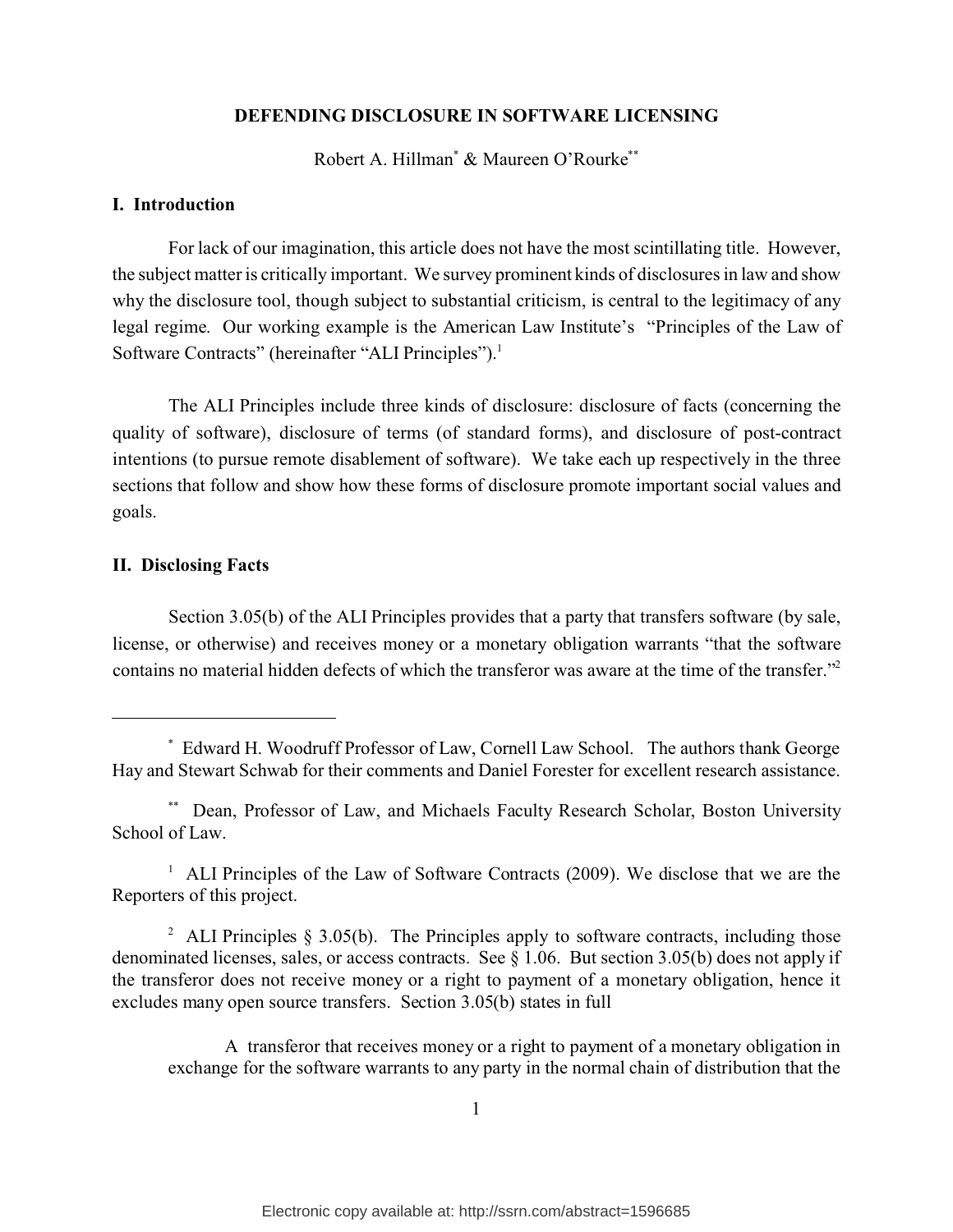This section does no more than incorporate existing contract law's duty to disclose and tort's fraudulent concealment law.<sup>3</sup> Still, the section has concerned some software licensors largely on the false ground that the section creates new licensee rights.<sup>4</sup> In addition, some licensors claim that the

<sup>3</sup> ALI Principles § 3.05, Reporters' Notes to cmt. b provide in part:

Under the common law, a contracting party must disclose material facts if they are under the party's control and the other party cannot reasonably be expected to learn the facts. Failure to disclose in such circumstances may amount to a representation that the fact does not exist and may be fraudulent. See, e.g., Hill v. Jones, 725 P.2d 1115, 1118-19 (Ariz. Ct. App. 1986) ("[U]nder certain circumstances there may be a 'duty to speak.'. . . [N]ondisclosure of a fact known to one party may be equivalent to the assertion that the fact does not exist . . . . Thus, nondisclosure may be equated with and given the same legal effect as fraud and misrepresentation."). The Restatement (Second) of Contracts § 161(b) supports the *Hill* dictum: "A person's non-disclosure of a fact known to him is equivalent to an assertion that the fact does not exist . . . where he knows that disclosure of the fact would correct a mistake of the other party as to a basic assumption on which that party is making the contract and if non-disclosure of the fact amounts to a failure to act in good faith and in accordance with reasonable standards of fair dealing." Section 161, cmt. d of the Restatement (Second) adds "In many situations, if one party knows that the other is mistaken as to a basic assumption, he is expected to disclose the fact that would correct the mistake. A seller of real or personal property is, for example, ordinarily expected to disclose a known latent defect of quality or title that is of such character as would probably prevent the buyer from buying at the contract price."

. . .

Restatement (Second) of Contracts  $\S$  161 applies the law of fraudulent concealment, which requires knowingly suppressing facts that the other party reasonably cannot ascertain with the intent of misleading that other party to her detriment. See Gibb v. Citicorp Mortgage, Inc., 518 N.W.2d 910, 916 (Neb. 1994).

<sup>4</sup> See Letter from Karen Copenhaver, Choate, Hall & Stewart LLP, counsel to the Linux Foundation & Horacio Gutierrez, Corporate Vice President and Deputy General Counsel, Microsoft Corporation to Robert Hillman, American Law Institute Reporter, Cornell Law School, et al. (May 14, 2009), available at http://microsoftontheissues.com/cs/files/folders/5090/download.aspx (last

software contains no material hidden defects of which the transferor was aware at the time of the transfer. This warranty may not be excluded. In addition, this warranty does not displace an action for misrepresentation or its remedies.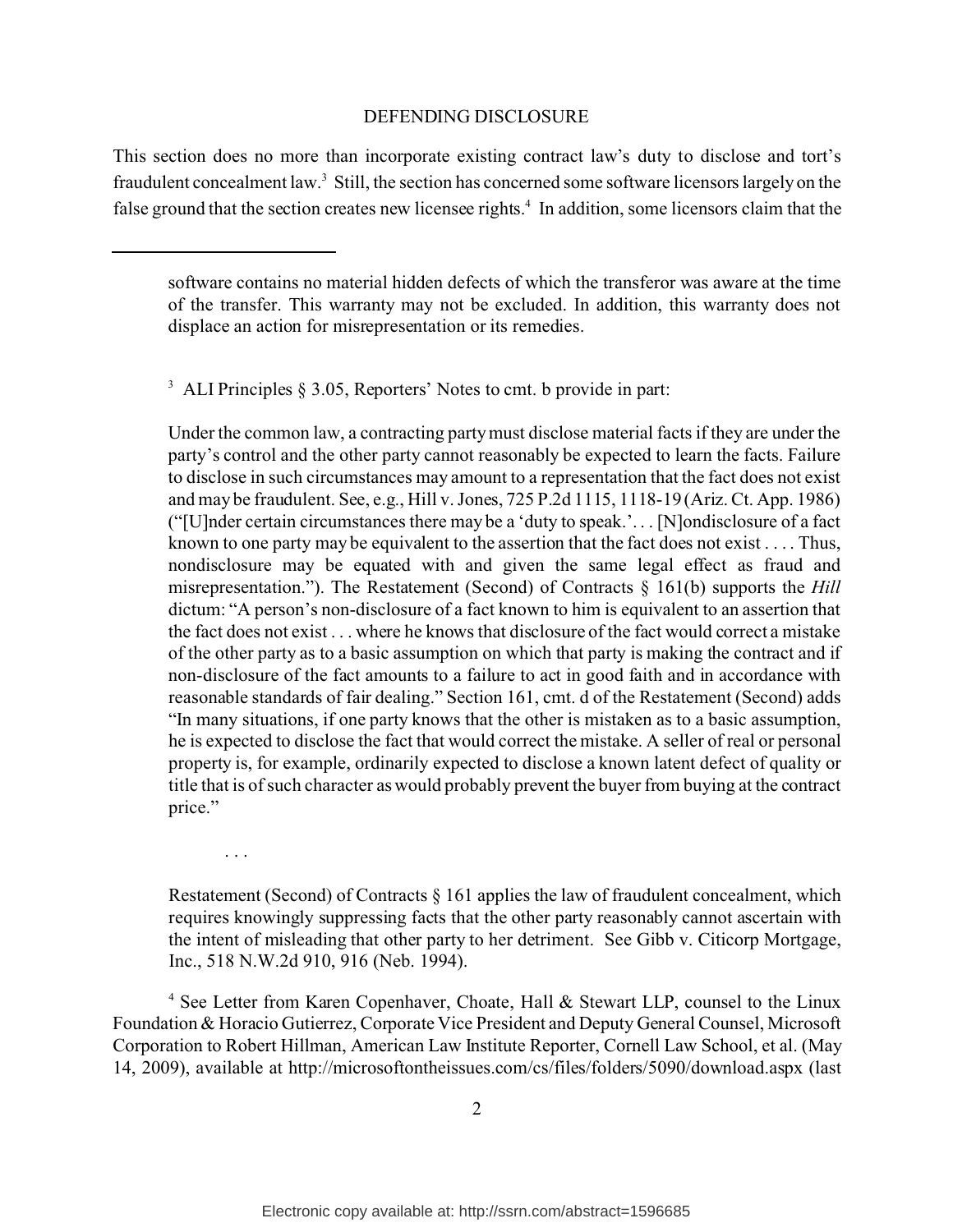section will increase litigation, a tired cry often heard by those opposing laws that protect parties from overreaching.<sup>5</sup> Here, we show that this long-standing disclosure rule makes sense on any of a number of normative and policy grounds.

*A. Economic efficiency.* As a general matter, the efficiency standard calls for "the adoption of legal rules that facilitate the movement of assets to their most productive uses with as few transactions costs as possible . . . ."<sup>6</sup> A duty to disclose material defects contributes towards this goal in a number of ways. For example, the duty increases the flow of information and therefore the likelihood that each party will value what they get more than what they give  $up$ .<sup>7</sup> In addition, a disclosure duty allocates the risk of material defects to the party best able to accommodate or avoid them. As a comment to section 3.05(b) states: "Hidden material defects, known to the software licensor but not disclosed, shift costs to the licensee who cannot learn of the defects until it is too late and therefore cannot protect itself."<sup>8</sup> A disclosure duty should also create incentives for the software licensor to improve the quality of its software.<sup>9</sup>

visited Feb. 15, 2010).

 $5$  See Letter from Karen F. Copenhaver & Mark Radcliffe, outside counsel to the Linux Foundation and the Open Source Initiative, to Professor Robert A. Hillman & Maureen A. O'Rourke, American Law Institute Reporters, available at 954 PLI/Pat 159, 164 (claiming the law of material breach is unclear in software context).

6 Michael J. Trebilcock, The Limits of Freedom of Contract 112 (1993).

 $<sup>7</sup>$  "The more information individuals possess about goods they buy and sell, the more reason</sup> society has to think that these goods will go to those who most value them, and hence, the better off society will be." Alan Strudler, Moral Complexity in the Law of Nondisclosure, 45 UCLA L. Rev. 337, 350 (1997).

<sup>8</sup> ALI Principles § 3.05(b) cmt. b. The line between misrepresentation and concealment is not bright. See, e.g., Michael J. Borden, Mistake and Disclosure in a Model of Two-Sided Informational Inputs, 73 Mo. L. Rev. 667, 671 (2008) (silence has a "communicative or signaling effect[]."); see generally Richard Craswell, Taking Information Seriously: Misrepresentation and Nondisclosure in Contract Law and Elsewhere, 92 Va. L. Rev. 565 (2006).

<sup>9</sup> See Craswell, supra note, at 587-88 ("In regulatory settings, agencies are often concerned with improving buyers' information precisely in order to give sellers better incentives to improve the quality of their offerings.").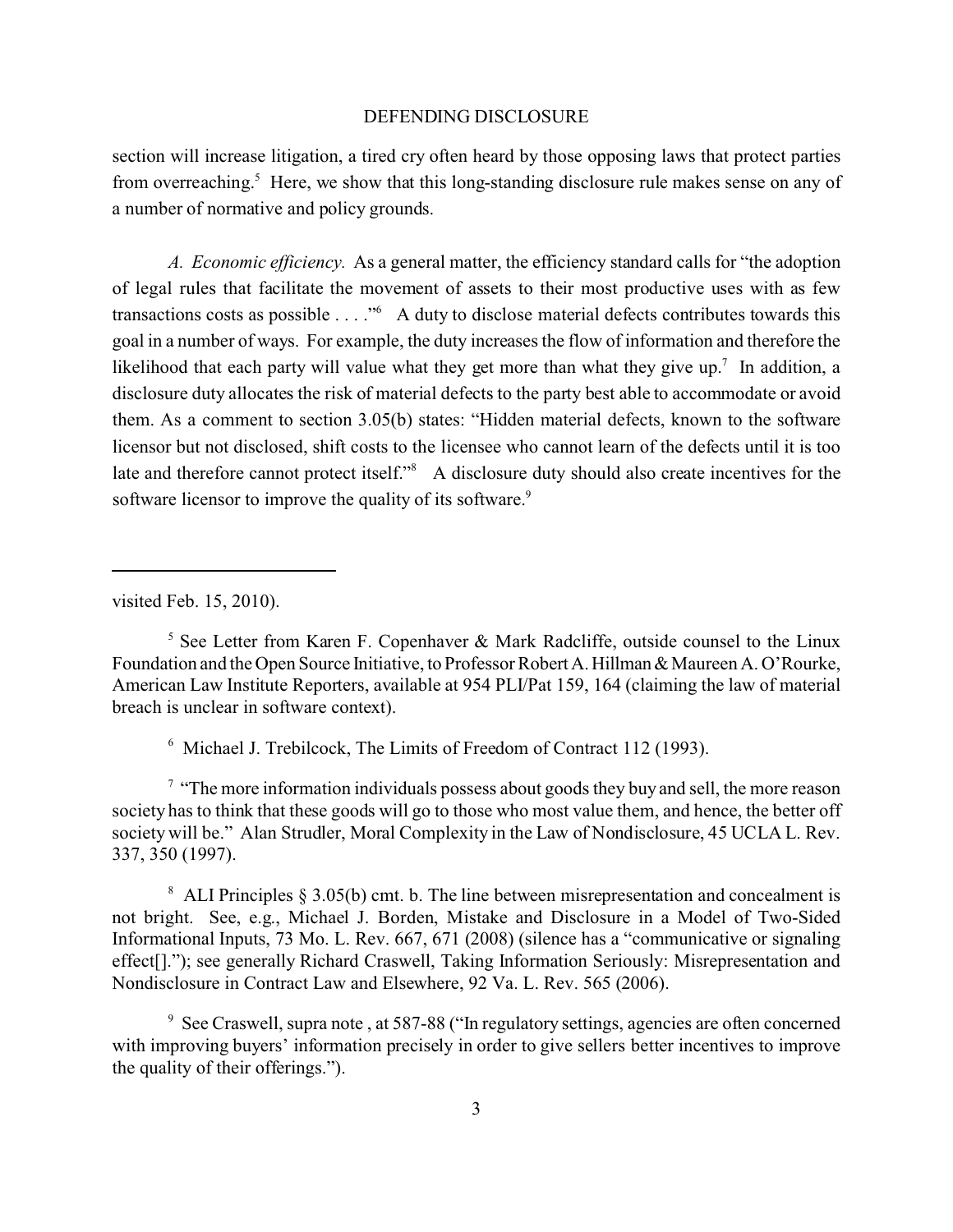Disclosure also reduces transaction costs. For example, section 3.05(b) applies only if the licensee cannot reasonably ascertain the material defect.<sup>10</sup> Therefore, a licensee need not engage in a costly and ultimately useless investigation to uncover material defects, information already in the possession of the licensor. $11$ 

But does the duty to disclose material defects create other costs that outweigh the benefits of the rule?<sup>12</sup> One prominent issue in the literature of disclosure law is the effect of disclosure on the incentives to "generate and utilize . . . information in the first place."<sup>13</sup> Professor Kronman argues that the law does not require disclosure of deliberately acquired information in order to create an incentive to acquire the information. For example, a company might not search for oil if it had to disclose its findings to a prospective seller of the land, who obviously would raise the price if it knew of the oil. Requiring the disclosure of casually acquired information, on the other hand, does not discourage the production of information.<sup>14</sup>

<sup>12</sup> See Craswell, supra note, at  $($ "In deciding whether any given disclosure is desirable, both benefits and costs must be considered.").

<sup>13</sup> Trebilcock, supra note, at at 112. In a twist, Professor Shavell worries about excessive investment in information. He points out that "[w]hen information has low social value, its costly acquisition should be discouraged, suggesting the desirability of requiring its disclosure." Steven Shavell, Foundations of Economic Analysis 334 (2004).

<sup>&</sup>lt;sup>10</sup> Under section 3.05(b), the licensor must disclose only *hidden* defects, which means "that the defect would not surface upon any testing that was or should have been performed" by the licensee. ALI Principles § 3.05(b) cmt.b.

<sup>&</sup>lt;sup>11</sup> Trebilcock supra note, at 112 ("There should be a general presumption in favour of disclosure of material facts known to one party and unknown to the other." Otherwise, people will "invest in wasteful precautions to generate information about the asset" that the first party already has.); see also Richard Posner, Economic Analysis of Law 112 (7<sup>th</sup> ed. 2007); Melvin A. Eisenberg, Disclosure in Contract Law, 91 Cal. L. Rev. 1645, 1647 (2003) (avoidance of duplicate searches); Marc Ramsay, the Buyer/Seller Asymmetry: Corrective Justice and Material Non-Disclosure, 56 U. Toronto L.J. 115, 130 (2006) (avoidance of "wasteful investments" attempting to uncover problems.).

<sup>&</sup>lt;sup>14</sup> See Anthony T. Kronman, Mistake, Disclosure, Information and the Law of Contracts, 7 J. Legal Stud. 1 (1978). Strudler remarks that Kronman's analysis is "calamitously speculative." Strudler, supra note , at 361.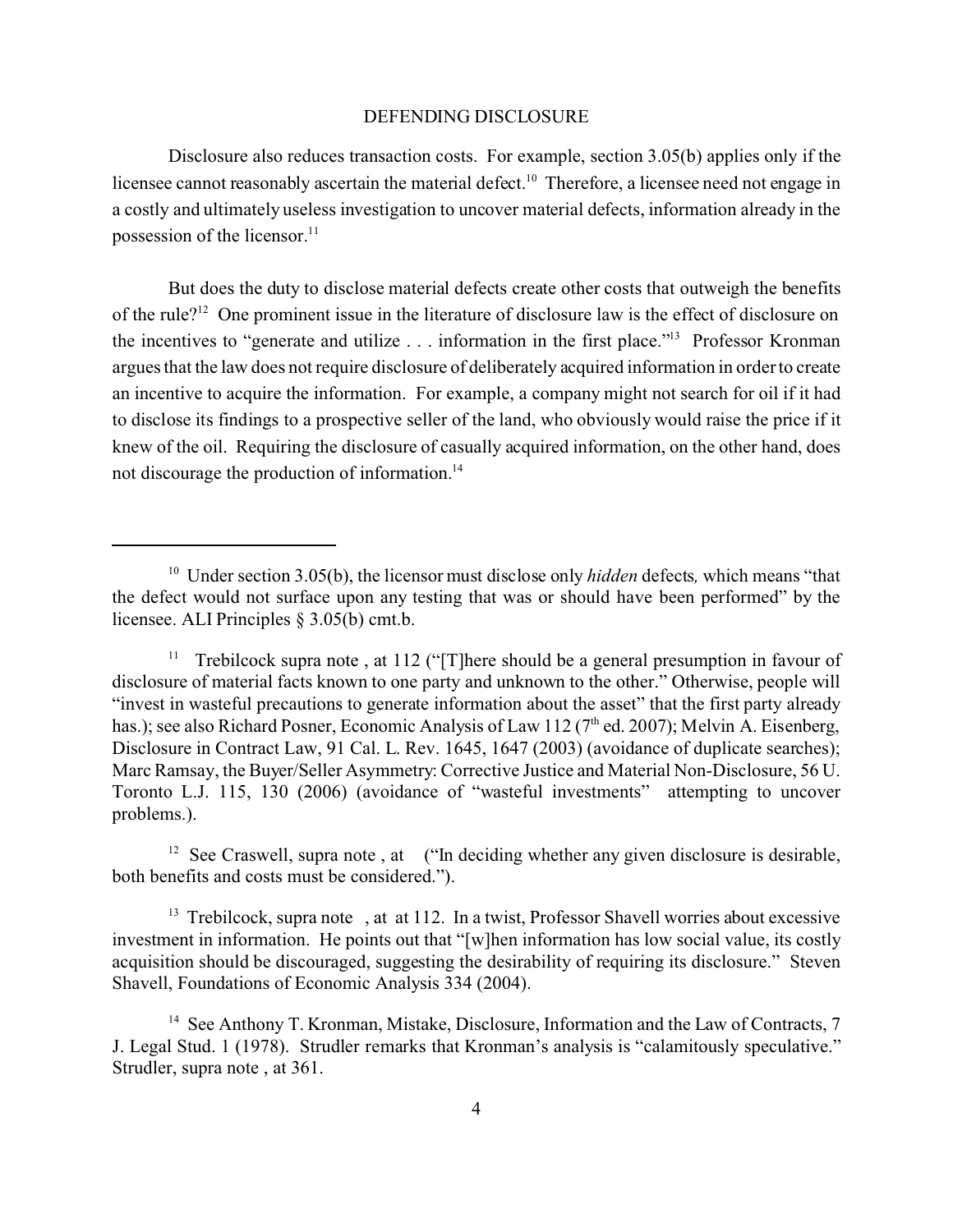Analysts are almost unanimous in concluding that disclosure of important information by sellers is desirable notwithstanding Kronman's analysis.<sup>15</sup> For example, Trebilcock urges that sellers must disclose adverse information because nondisclosure would "substantially impair the expected value of the transaction to the buyer," whereas the adverse information is a "sunk cost" for the seller.<sup>16</sup> The role of the law is to deter "further misallocat[ion]" of the resources.<sup>17</sup> In addition, sellers would likely acquire information about their assets even if required to disclose the information.<sup>18</sup> This certainly is likely in the case of software licensors, who inevitably uncover problems with their software in the process of engineering, debugging, and manufacturing it.<sup>19</sup>

An additional potential cost of disclosure identified in the literature is that it would require wasteful disclosures of either unimportant information or information the buyer already knows.<sup>20</sup> In such situations, the costs of disclosing minor information likely exceeds the benefits to the party receiving the information. Further, if that party already has the information, the costs of disclosure are "redundant."<sup>21</sup> But section 3.05(b) does not apply to defects the licensee knows about or to immaterial defects. Another related problem with disclosure is that it might "obscur[e] other, more

 $17$  Id.

<sup>18</sup> Trebilcock writes that seller's product information is "casually acquired in the sense that enforced disclosure is unlikely to diminish significantly . . . investment . . . ." Id. at 113; see also id. at 112; Eisenberg, supra note , at 1676.

19 A software licensor might argue that debugging is itself an investment, but it is an investment licensors likely make to ensure the profitability of their software.

<sup>20</sup> See, e.g., Trebilcock, supra note, at 107, 112; see also Posner, supra note, at 113 ("The case for requiring disclosure is strongest when a product characteristic is not ascertainable by the consumer at low cost.").

<sup>21</sup> If the licensee should know about a defect, "it would be redundant to require the seller to disclose it." Posner, supra note , at 113.

<sup>&</sup>lt;sup>15</sup> See, e.g., Shavell, supra note, at 333 ("The appeal of requiring disclosure is stronger when sellers possess information than when buyers do, for the simple reason that it is buyers who typically can make socially valuable use of information."); Eisenberg, supra note , at 1677; infra notes , and accompanying text.

<sup>&</sup>lt;sup>16</sup> Trebilcock, supra note, at 114.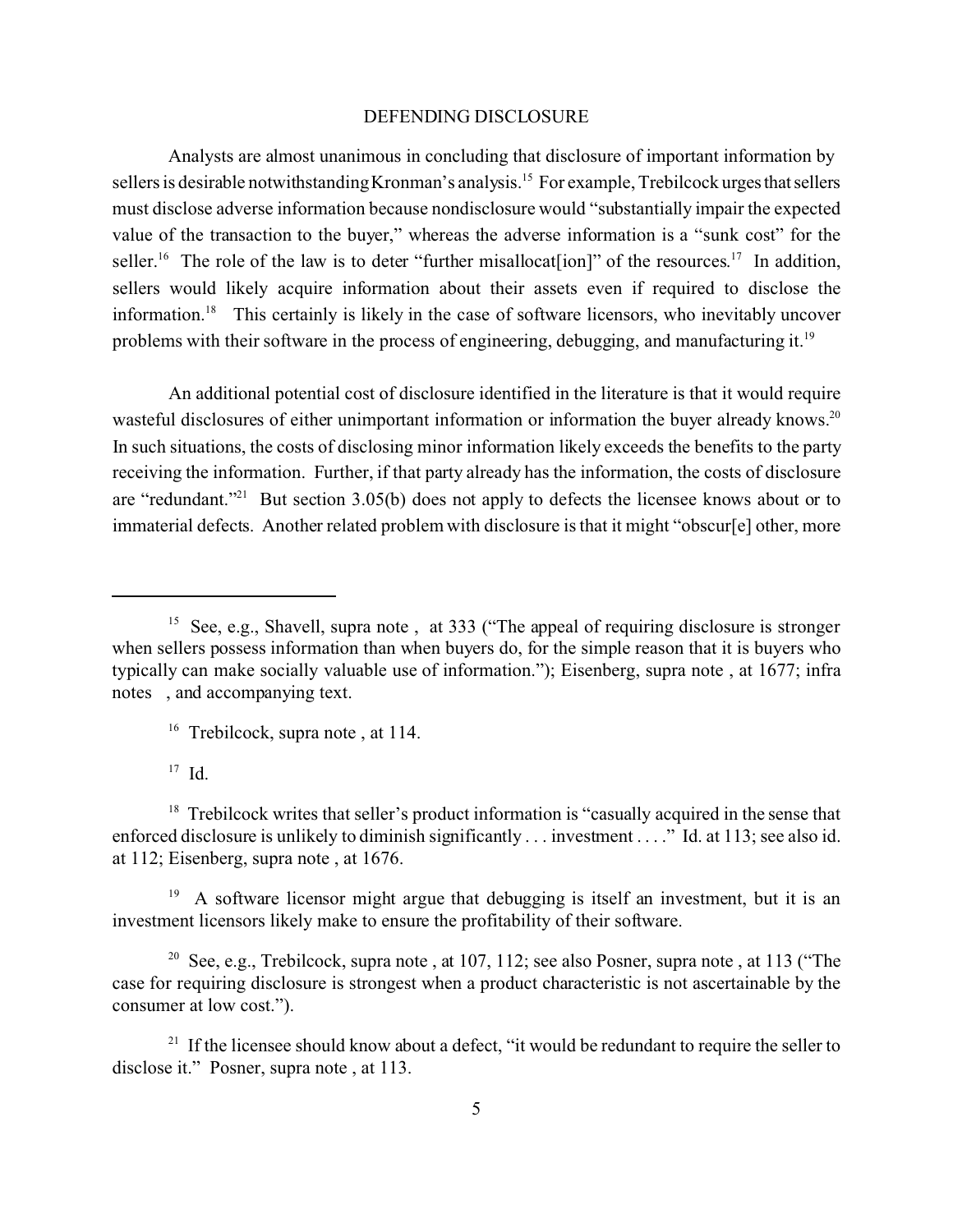important information."<sup>22</sup> But there is hardly more important information than that the software contains defects that render it substantially useless.

Those opposed to the material defect disclosure rule focus on still another possible cost of disclosure, namely its administrative costs. For example, is the rule clear enough to deflect unwarranted claims? Does the rule create unmanageable proof issues?<sup>23</sup> Does the rule create unduly costly notification requirements? We submit that the administrative costs of section 3.05(b) should be quite manageable mainly because the rule borrows from longstanding existing law that clarifies issues, including the law of material breach and reasonable expectations. A comment to the section elaborates on the operation and boundaries of the rule:

Section 3.05(b) requires that the licensor know of the defect at the time of the transfer, the defect is material, and it is hidden. The *time of the transfer* is the time of conveyance of rights in the software or of authorization to access software. . . .

A *material* defect consists of a software error serious enough to constitute a material breach of the contract. . . . [T]he well-established common-law material-breach doctrine, which ask[s] whether the injured party received substantially what it bargained for and reasonably expected, inform[s] the court's decision on whether a defect is material. Software that requires major workarounds to achieve contract-promised functionality and that causes long periods of downtime or never achieves promised functionality ordinarily would constitute a material defect. . . .

Disclosure of a material hidden defect occurs when a reasonable licensee would understand the existence and basic nature of the defect. Disclosure ordinarily should involve a direct communication to the licensee, if feasible. A mere posting of defects on the licensor's website may be insufficient depending on the circumstances. . . .

<sup>&</sup>lt;sup>22</sup> "[D] isclosure can sometimes produce benefits; but it can also be costly by obscuring other, more important information." Craswell, supra note , at 566.

 $23$  Trebilcock worries about such costs, but recognizes that "administrative costs cannot" be absolutely determinative of contract rules or we would simply ban all actions for breach of contract." Trebicock, supra note , at 115.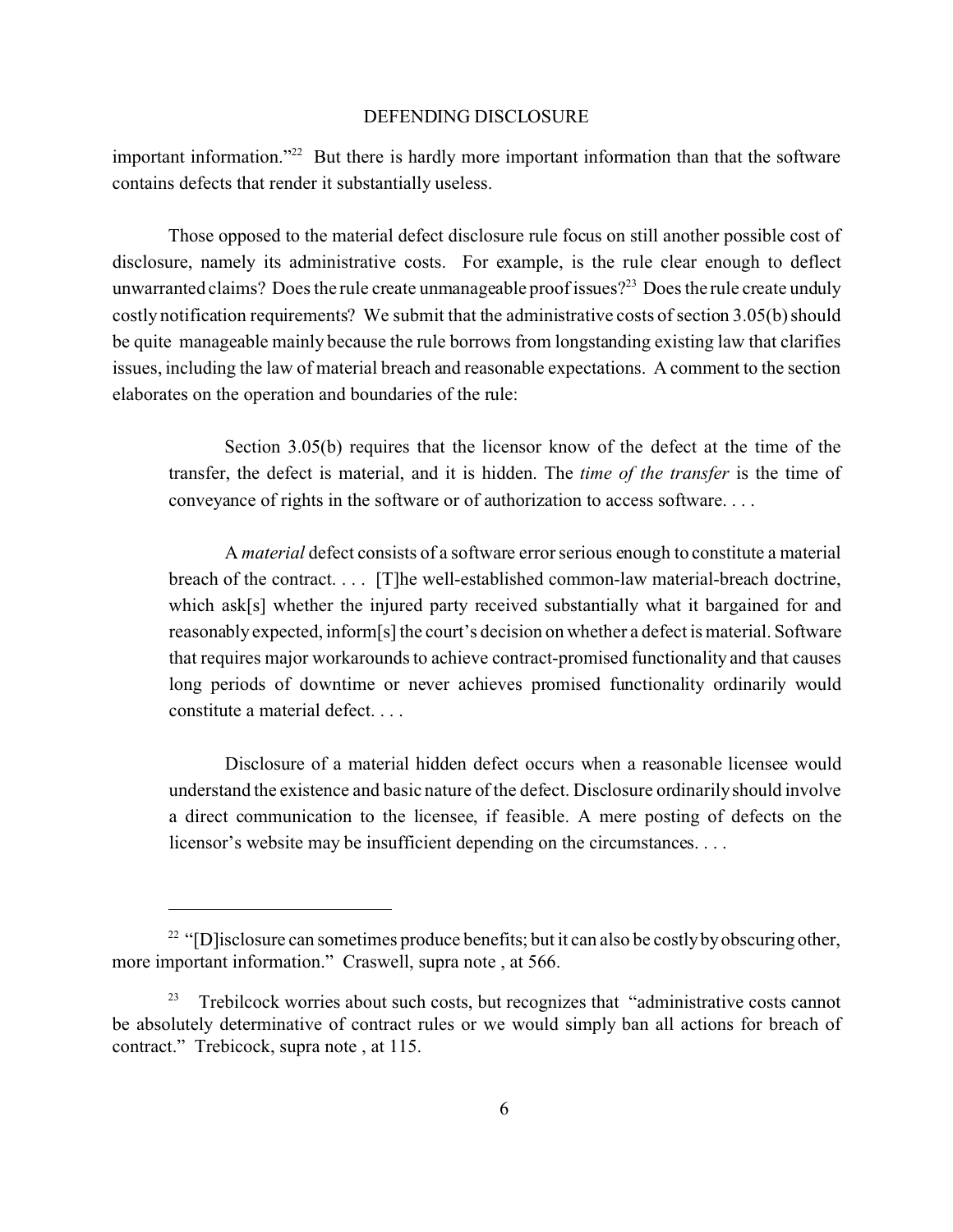Putting together the requirements of licensor actual knowledge of the defect at the time of the transfer, licensee reasonable lack of knowledge, and a defect that constitutes a material breach means that a licensor would not be liable if the licensor has received reports of problems but reasonably has not had time to investigate them, if the licensee's problems are caused by uses of which the licensor is unaware, if the licensor learns of problems only after the transfer, or if the problems are benign or require reasonable workarounds to achieve functionality.<sup>24</sup>

Finally, opponents are troubled because the disclosure rule is mandatory. However, case law supports the proposition that a party cannot contract away responsibility for fraud.<sup>25</sup> In addition, the argument in favor of mandatory disclosure is heightened in the case of standard form contracts where the licensee typically is not even aware of disclaimers.<sup>26</sup> Even in negotiated deals, a reasonable licensee would believe an "as is" clause or the like insulates a licensor from liability for defects that are known or unknown by both parties at the time of contracting, not those known and knowable only by the licensor that render the software substantially worthless. For such reasons, the law should not aid and abet fraud.

Mandatory disclosure of material defects in market software serves still another purpose. Disclosure means potential access by other software users to information about the quality of a licensor's software. Sharing such information is consistent with the spirit of the growing software commons movement.<sup>27</sup>

For the reasons discussed, we are confident that the benefits of section 3.05(b) outweigh its costs. Those less certain, however, might argue that non-legal sanctions are sufficient to produce optimal disclosure. For example, licensors do not want to injure their reputation by distributing

<sup>&</sup>lt;sup>24</sup> ALI Principles  $\S 3.05$  cmt. b.

<sup>&</sup>lt;sup>25</sup> Disclaimers and "as is" clauses often do not preclude claims of fraud. See, e.g., Limoge v. People's Trust Co., 719 A.2d 888, 891 (Vt. 1998); Gibb v. Citicorp Mortgage, Inc., 518 N.W.2d 910 (Neb. 1994). But see Trebilcock, supra note , at 114 (sellers "can contract out of the duty to disclose by an 'as is' clause.").

<sup>&</sup>lt;sup>26</sup> See infra notes, and accompanying text.

<sup>&</sup>lt;sup>27</sup> See Robert A. Hillman & Maureen O'Rourke, Rethinking Considersation in the Electronic Age, 61 Hastings L. J. 311 (2009).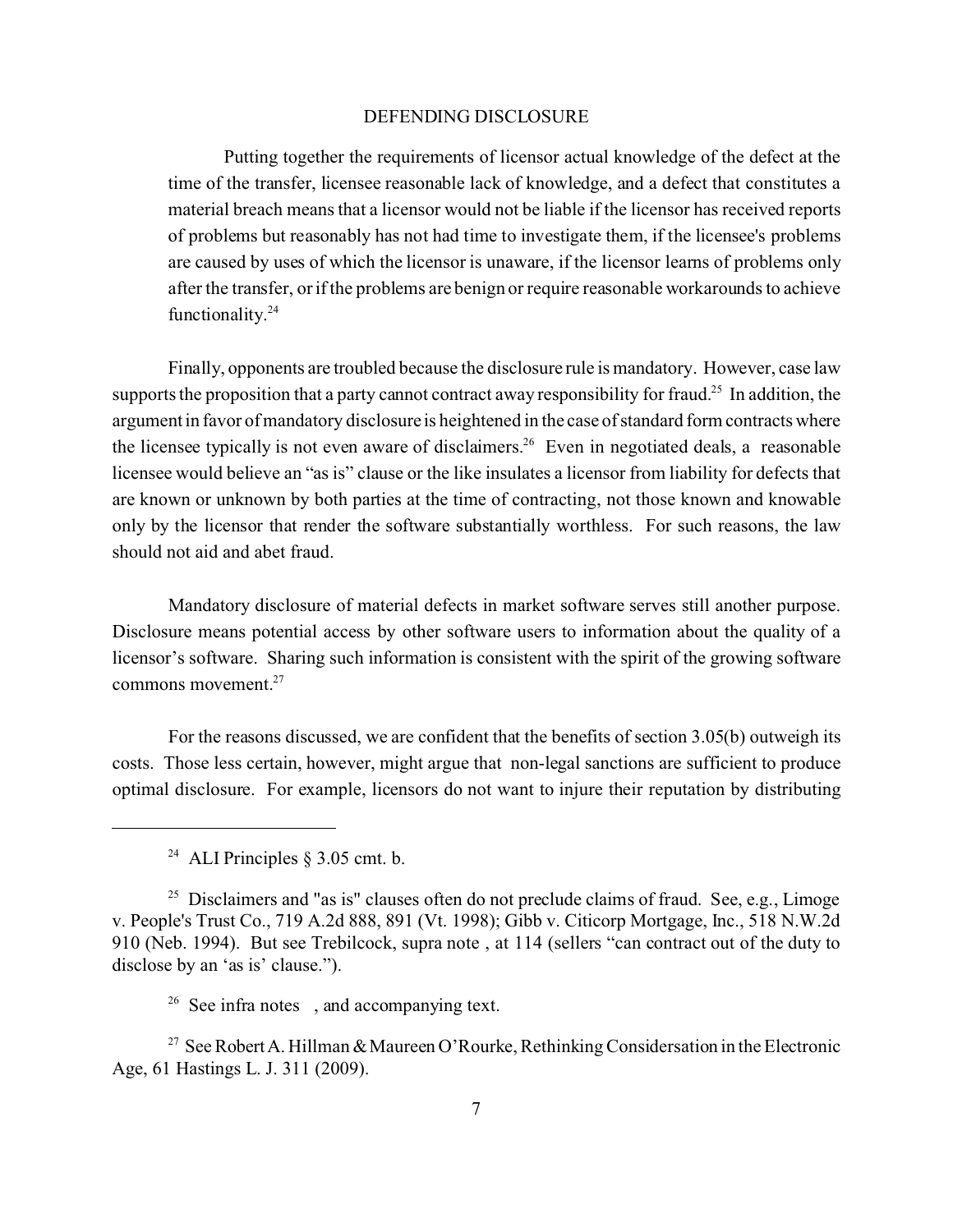close-to-worthless software. But licensors may be able to hide behind software's tendency to contain bugs and avoid the loss of many customers despite licensing software they know to be dysfunctional.<sup>28</sup> Further, fly-by-night software licensors that can "exit the market at low cost"<sup>29</sup> and large licensors that enjoy a quasi monopoly position would be less motivated by reputational concerns.<sup>30</sup> Finally, licensors who infrequently market software with known hidden defects may believe the damage to their reputation from nondisclosure of those defects will be minimal.<sup>31</sup>

A frequent additional argument of those that oppose consumer protection is that sellers will simply raise prices.<sup>32</sup> Software licensors adopting this argument with respect to section  $3.05(b)$ would be in the unusual position of having to claim that they will raise prices if they are not permitted fraudulently to conceal material facts. Further, we have already shown that the disclosure rule's lines are bright and that licensors have little to fear from spurious litigation.<sup>33</sup> If we are correct, we can expect prices to be fair because they should correspond to the actual value of the licensed software.

*B. Additional normative grounds.* Several additional theories and principles support or explain the material-defect disclosure rule. For example, under the principle of autonomy a licensee's agreement is not voluntary if the licensee does not have the material facts.<sup>34</sup> Closely related, corrective justice requires a legal system that has "[r]espect and concern for people who are

<sup>30</sup> Id.

<sup>&</sup>lt;sup>28</sup> See Posner, supra note , at 113 (competitors are unlikely to disclose defects their products share).

<sup>&</sup>lt;sup>29</sup> Id. at 112 ("I] interim profits obtainable by the fraudulent seller may exceed any longterm costs in loss of reputation, especially if the seller can exit the market at low cost.").

<sup>&</sup>lt;sup>31</sup> See Alon Harel & Yuval Procaccia, On the Optimal Regulation of Unread Contracts, SSRN 2009 (with "low-probability contingencies . . . potential transmitters of . . . information will be small and hence reputation will perform poorly as a vehicle for market correction.").

 $32$  See, e.g., Craswell, supra note, at 618 (discussing argument).

<sup>&</sup>lt;sup>33</sup> See supra notes, and accompanying text.

<sup>&</sup>lt;sup>34</sup> Trebilcock, supra note, at 107.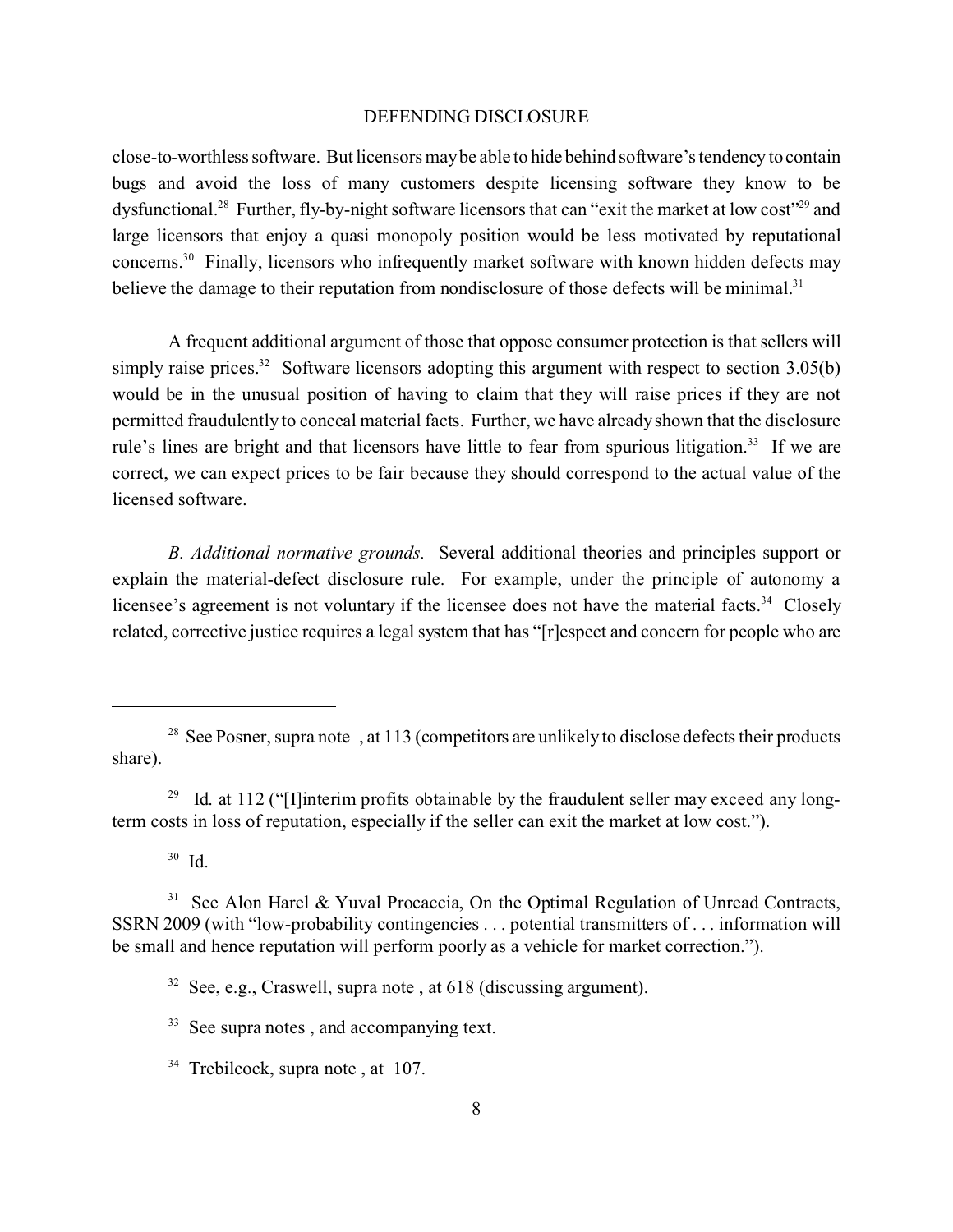duped."<sup>35</sup> In the context of software licensing, the law therefore should seek to ensure that the licensee makes knowledgeable decisions about her assets.<sup>36</sup>

Contractarians posit that "individuals behind a veil of ignorance but aware of their cultural and social context" would assent to rules that protect a party from catastrophe.<sup>37</sup> Accordingly, a party must disclose "deep secrets," meaning that the other party reasonably has no knowledge of the information.<sup>38</sup> A party should also disclose "shallow secrets," in which the other party has an inkling of the secret, if the first party received the information because of its "special advantage."<sup>39</sup> In the context of software disclosure, contractarians would therefore argue that the licensor must disclose material hidden defects if the licensee reasonably is unaware that the software is defective. Even if the licensee has some knowledge of a problem but is reasonably unaware of the specifics, contractarians would urge a disclosure duty.

Moralists would require disclosure as a matter of right and wrong.<sup>40</sup> For example, moralists argue that it is "impermissible to take advantage of another party's ignorance of material facts."<sup>41</sup> Further, "[u]sing . . . ignorance to increase one's own profits violates respect for persons."42 Failure

<sup>35</sup> Strudler, supra note, at 349.

<sup>36</sup> Ramsay, supra note, at 124; see also id. at 143 ("the buyer cannot . . . sell [disclosed] information to other prospective buyers. Since other buyers are themselves protected by the disclosure rule, they too would receive this information free of charge during the bargaining process with the seller in question.").

<sup>37</sup> Trebilcock, supra note, at 109 (discussing Kim Lane Scheppele, Legal Secrets: Equality and Efficiency in the Common Law (1988)).

<sup>38</sup> Id. ("deep secrets" exist "where the target of the secret has no reason for imagining the existence of the information in question . . . ."); see also Ramsay, supra note, at 126.

 $39$  Craswell, supra note, at 572. "Shallow secrets" consists of "relevant information" which the target of the secret "has reason to suspect the existence of." Trebilcock, supra note , at 109.

<sup>40</sup> See Robert A. Hillman, The Richness of Contract Law 8-19 (discussing Charles Fried, Contract as Promise 80 (1981)).

<sup>41</sup> Ramsay, supra note , at 135 (discussing Fried, supra note ).

<sup>42</sup> Id. (discussing Fried, supra note).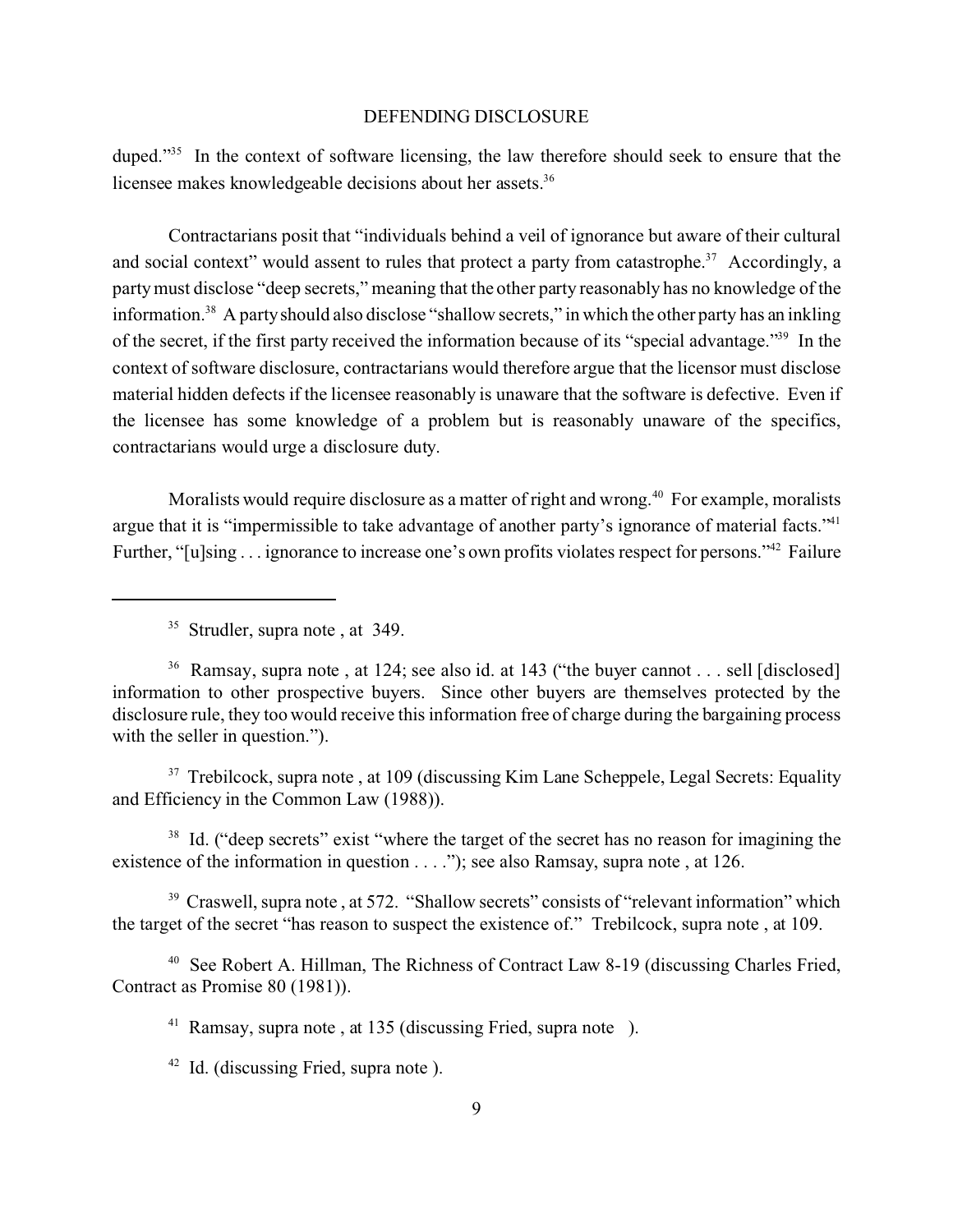to disclose known material defects in software also constitutes bad faith under this interpretation.<sup>43</sup>

Finally, prospect theory helps explain the apparent asymmetry between the disclosure requirement of sellers and buyers (here licensors and licensees), with only the former subject to an aggressive requirement at common law.<sup>44</sup> Prospect theory observes that people suffer from a loss of assets more than they feel good about a comparable gain in assets.<sup>45</sup> Consistent with the theory, the law requires sellers to disclose material information about goods because the buyer loses (is made worse off) if the buyer purchases worthless goods. On the other hand, if a buyer fails to disclose material facts, the seller foregoes a gain. "Seller does not exactly lose anything . . . by selling without Buyer's information. [Seller] sells at a price equal to or above the market price. [Seller] is merely deprived of the benefit created by Buyer's investment."<sup>46</sup> The law of disclosure simply may reflect this cognitive bias.

Disclosure about the facts relating to the quality of software is not the only kind of disclosure in the ALI Principles. We now turn to the issue of disclosure of standard terms.

#### **III. Disclosing Terms**

A well-accepted proposition is that, for a host of reasons, people do not read their standard

<sup>46</sup> Borden, supra note , at 700 (discussing Ramsay, supra note ); see also id. (a seller who is duped "has no conventional expectation of . . . surplus.") (discussing Fried, supra note ).

<sup>43</sup> See, e.g., Hillman, Richness, supra note , at 152.

<sup>&</sup>lt;sup>44</sup> Thanks to Jeffrey Rachlinski for this insight. Ramsay, supra note, analyzes the asymmetry, but does not focus on prospect theory. For a discussion of this psychological theory as it applies to disclosure, see Eisenberg, supra note , at 1675 (discussing Amos Tversky, & Daniel Kahneman, Rational Choice and the Framing of Decisions, in The Limits of Rationality 60 (Karen Schweers Cook & Margaret Levi eds., 1990)).

<sup>&</sup>lt;sup>45</sup> Eisenberg, supra note, at 1675.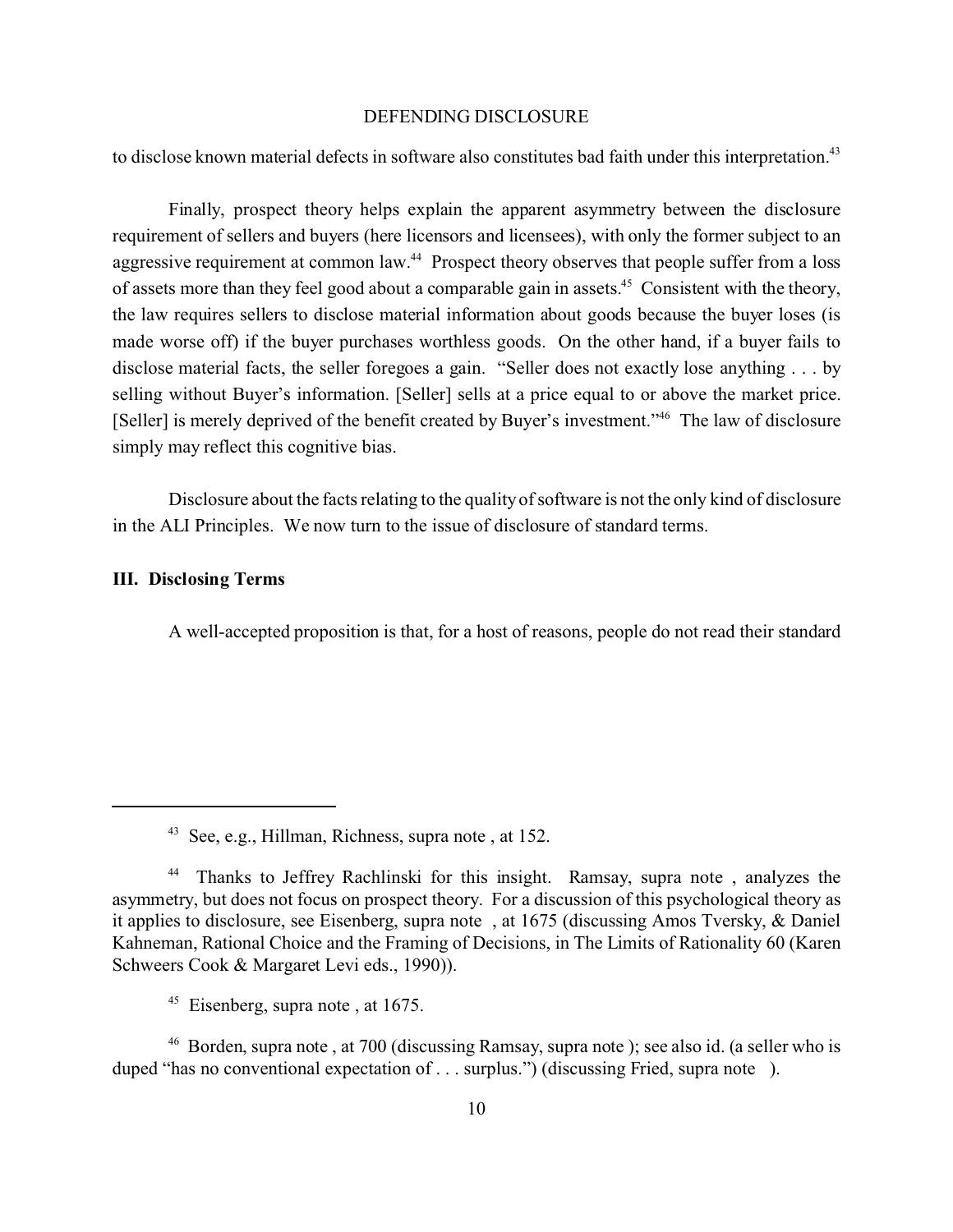forms.<sup>47</sup> Further, electronic commerce may have exacerbated the problem.<sup>48</sup> These realities create a dilemma for contract law in the electronic age. For example, they undermine contract law's paradigm of assent by knowledgeable parties.<sup>49</sup> They also increase the likelihood that some licensors will draft terms that overreach.<sup>50</sup> What should contract law, and in this instance, the ALI Principles do about this problem? One of us has written extensively on this subject and we will not repeat many of the arguments here.<sup>51</sup> Instead, we simply set forth and then defend the ALI Principles' disclosure-of-terms strategy against concerns of some analysts.

The ALI Principles do not *require* a pre-contract disclosure of terms.<sup>52</sup> Instead, the Principles set forth a safe harbor that ensures enforcement of standard forms so long as they are not unconscionable or against public policy. The safe harbor requires software licensors, among other things, to make their forms available on the Internet prior to any transaction so that a prospective customer can shop around for terms if so inclined.53 Admittedly, few people likely will do so, which

<sup>49</sup> Id.

<sup>50</sup> See Craswell, supra note, at 591 ("[I]f consumers have perfect information about the prices offered by different sellers, and perfect information about the average effects of contract terms in sellers' standard forms, but if they have no information (or only poor information) about the effect of the contract terms used by any individual seller, each seller will then have an incentive to degrade the 'quality' of its terms.").

<sup>51</sup> See, e.g., Hillman & Rachlinski, supra note ; Hillman, On-line Practices, supra note.

 $52$  Section 2.02(b) of the ALI Principles adopts the common law objective test of assent.

<sup>53</sup> See id. at § 2.02(c). Section (c)(1) provides that "[a] licensee will be deemed to have adopted a standard form as a contract if (1) the standard form is reasonably accessible electronically prior to initiation of the transfer at issue . . . ." The section also requires a "clickwrap" acceptance of terms, which means that the "I accept" icon must appear at the end of or adjacent to the standard form. See Robert A. Hillman & Brahim Barakat, Warranties and Disclaimers in the Electronic Age, 11 Yale J.L. Tech. 1, 5 (2009) (revealing that 34 out of 100 of Amazon's best selling software titles did not disclose their terms).

<sup>47</sup> See generally Robert A. Hillman & Jeffrey J. Rachlinski, Standard Form Contracting in the Electronic Age, 77 N.Y.U. L. Rev. 429 (2002); Robert A. Hillman, On-line Consumer Standard-Form Contracting Practices: A Survey and Discussion of Legal Implications,inConsumer Protection in the Age of the "Information Economy," 283 (2006) (hereinafter Hillman, "On-line Practices").

<sup>48</sup> Hillman & Rachlinski, supra note .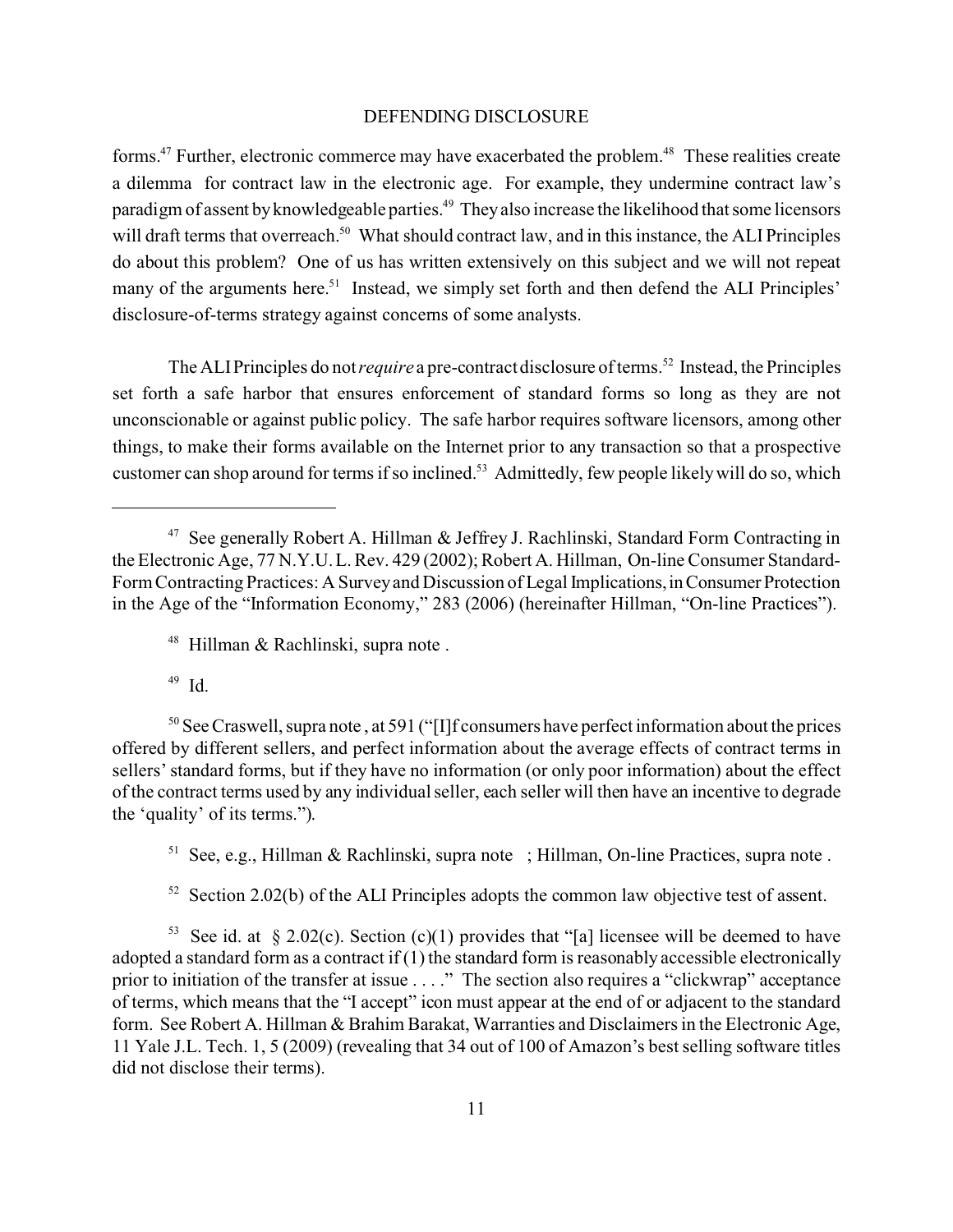is the principal basis for complaints about the disclosure strategy, although we believe that the situation may not be as hopeless as some allege.<sup>54</sup> Nevertheless, here we rest the justification for disclosure on other grounds. In addition, we argue that the cost of disclosure is negligible. Finally, we assert that alternative proposals are either unrealistic and expensive or can easily supplement the disclosure rule.

The *opportunity* to read a standard form is important in part because it substantiates assent to the form even if a party does not read it. The ALI Principles reason that

[i]ncreasing the opportunity to read supports autonomy reasons for enforcing software standard forms and substantiates Karl Llewellyn's conception of licensees' "blanket assent" to reasonable standard terms, so long as they have had a reasonable opportunity to read them. Blanket assent means that licensees have delegated to the drafter the duty of drafting reasonable boilerplate terms, just as they delegate to software [licensors] and engineers the duty of creating the appropriate software for the task at hand."<sup>55</sup>

Llewellyn's "blanket asset" approach is more than an abstraction. It describes the reality of what is in the minds of reasonable people who agree to standard forms. But there is more. A fundamental tenet of the rule of law is reasonable notice. For example, in criminal law "fair warning" requires that the law "explicitly . . . inform those who are subject to [the law] what conduct on their part will render them liable to its penalties . . . . "<sup>56</sup> The goal is to "give the person of

<sup>55</sup> ALI Principles, Chapter 2, Topic 2, Summary Overview.

<sup>56</sup> Keeler v. Superior Court, 470 P.2d 617, 633 (1970) (quoting Connally v. Gen.Constr. Co. 269 U.S. 385, 391 (1926)); see Paul H. Robinson, Fair Notice and Fair Adjudication: Two Kinds of Legality, 154 U. Penn. L. Rev. 335, 336 (2005) (the "legality principle . . . means that criminal

<sup>&</sup>lt;sup>54</sup> For detailed criticism of disclosure in this context, see Omri Ben-Shahar, The Myth of the 'Opportunity to Read' in Contract Law, 5 European Review of Contract Law 1 (2009). Increasing access to standard forms on the Internet reduces some of the roadblocks to reading, such as time constraints and search costs. Nevertheless, in the following discussion we assume that people will not read their standard forms for all of the reasons discussed in Ben-Shahar's provocative article. However, we confess to some confusion over whether Ben-Shahar sees any value in disclosure. We think he does. For example, he is comfortable with the terms-after-payment process only so "long as there is an option not to take the contract as a whole . . . ." Id. at 12. Apparently, terms-afterpayment is satisfactory to Ben-Shahar because the purchaser can exercise the option to reject the contract *after* having the opportunity to read the terms.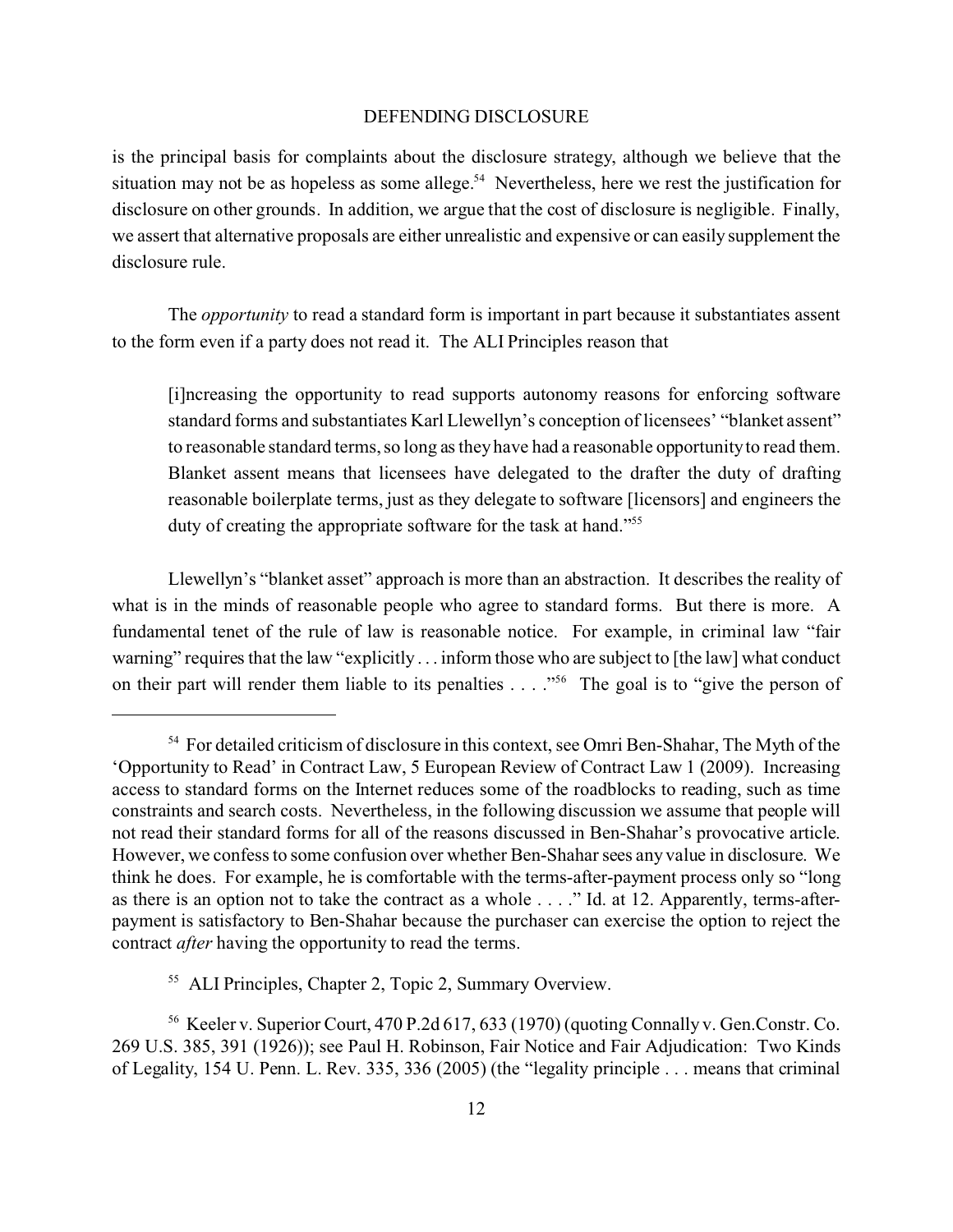ordinary intelligence a reasonable opportunity to know what is prohibited . . . ."<sup>57</sup> Yet we all know that people rarely read criminal statutes or understand many of the intricacies of rules governing even those wrongs of which they are aware, such as murder or thievery. The point is that people *could* gain access to these materials, which legitimizes the rules as law.<sup>58</sup> Further, the importance of the common law principle of *stare decisis* does not depend on the proposition that people actually know and understand precedent, but on the notion that the legal texts are available to them.<sup>59</sup> That is why courts take great pains to legitimize decisions that stray from precedent by distinguishing the cases on the facts even in situations where it is clear that the parties did not have an inkling of that precedent.

Standard forms constitute private legislation backed by the state's enforcement processes and the legitimacy of these forms also depends on reasonable notice of content. In fact, adequate notice of terms constitutes a foundation for much of contract doctrine, including rules of interpretation (such as interpreting terms against the drafter), the parol evidence rule, and, of course, the general rules of formation. To be sure, creating a safe harbor that requires greater access to standard forms is a modest contribution if the goal is to increase reading. But it is a crucial step if the goal is to create legitimacy in the contracting process.

liability and punishment can be based only upon a prior legislative enactment of a prohibition that is expressed with adequate precision and clarity."); see also Douglas N. Husak & Craig A. Callender, Wilful Ignorance, Knowledge, and the 'Equal Culpability' Thesis: A Study of the Deeper Significance of the Principle of Legality, 1994 Wis. L. Rev. 29 (1994).

 $57$  Robinson, supra note, at 360; see also id. at 364 ("Although it is not likely that a criminal will carefully consider the text of the law before he murders or steals, it is reasonable that a fair warning should be given to the world in language that the common world will understand, of what the law intends  $\dots$ .").

<sup>&</sup>lt;sup>58</sup> Thanks to Sherry Colb for this observation. "From the inception of Western culture, fair notice has been recognized as an essential element of the rule of law." Note, Textualism as Fair Notice, 123 Harv. L. Rev. 542, 543 (2009). "Fair notice" promotes fairness and "social efficiency." Id. Nor is "fair notice" limited to criminal law. Id. at 546-48.

<sup>59</sup> See, e.g., Planned Parenthood of Se. Pa. v. Casey, 505 U.S. 833, 869 (1992) (overruling precedent would be at "the cost of both profound and unnecessary damage to the Court's legitimacy, and to the Nation's commitment to the rule of law."); Payne v. Tennessee, 501 U.S. 808, 827 (1991) ("[s]tare decisis . . . contributes to the actual and *perceived* integrity of the judicial process.") (emphasis added).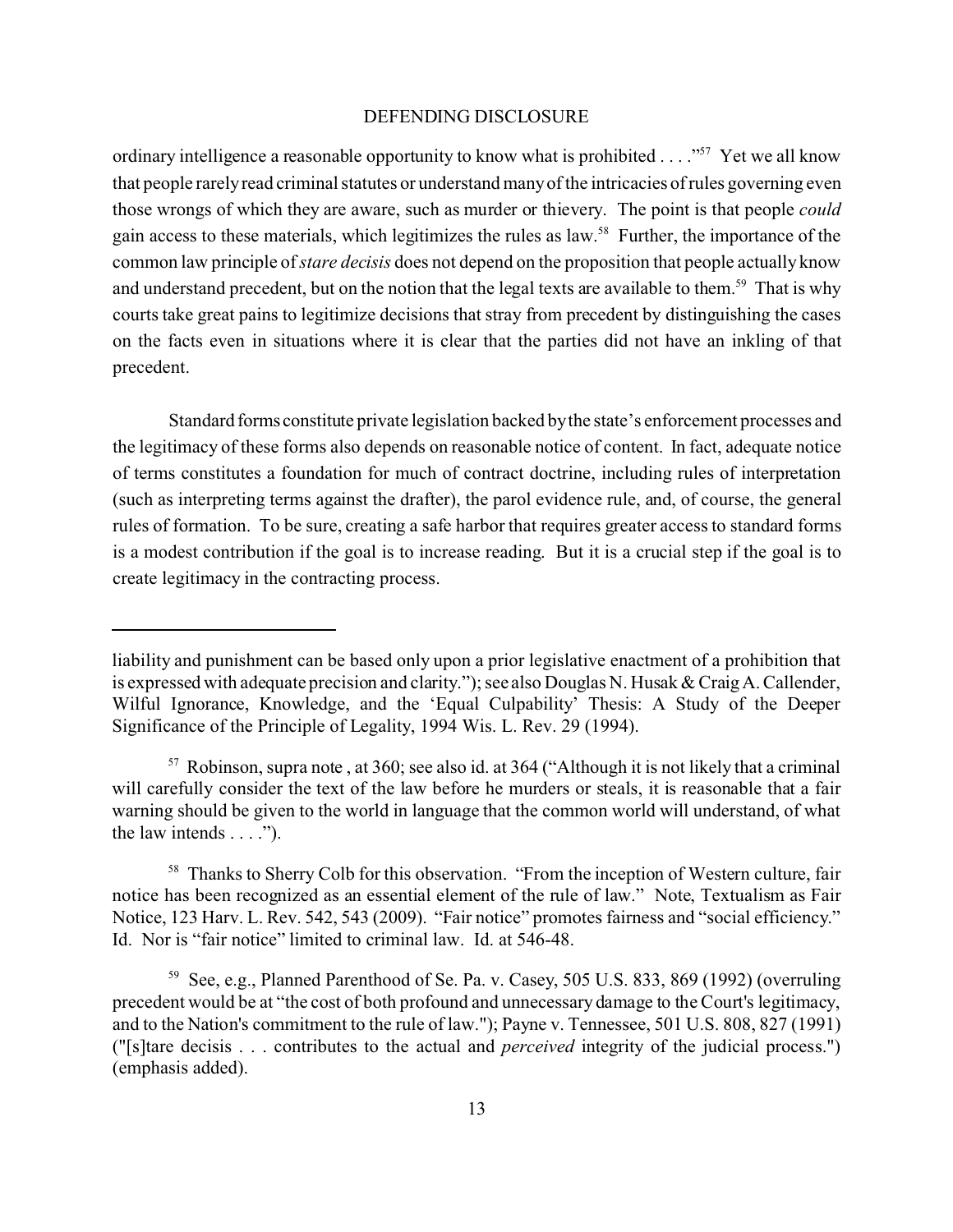Increasing the opportunity to read also may lead to the improvement of the quality of standard forms. As we have said, we doubt that disclosure will increase the numbers of readers very much nor do we subscribe to the argument that a few readers create sufficient incentives for licensors to improve the quality of terms.<sup>60</sup> But watchdog groups have already sprung up on the Internet and the digital revolution means that information they collect about "dangerous terms" can easily be disseminated.<sup>61</sup> Licensors therefore have reason to be concerned about the nature of terms that are easily accessible as Facebook recently learned when it introduced a term that appropriated its users' information.<sup>62</sup> Protests fueled in part by Internet communications caused Facebook to retract this infamous term.<sup>63</sup>

Disclosure is also inexpensive and, at worst, harmless. The ALI Principles point out that "[t]he costs of maintaining a web homepage and displaying a standard form should be insignificant, especially because virtually all software licensors have or soon will have a web page. . . ."<sup>64</sup> Further, proving a licensor complied with the obligation should not be difficult:

 $61$  See Ben-Shahar, supra note, at 24 (discussing EULAlyzer); Annalee Newitz, Dangerous Terms, A User's Guide to EULAs, Electronic Frontier Foundation, available at http://www.eff.org/wp/eula.php (last accessed ); but see Ronald J. Mann & Travis Siebeneicher, Just One Click: The Reality of Internet Retail Contracting, 108 Colum. L. Rev. 984 (2008) (reporting relatively fair terms in large retailers' Internet standard forms).

<sup>62</sup> See Chris Walters, Facebook's New Terms of Service: "We Can Do Anything We Want With Your Content, Forever," in Consumerist, available at http://consumerist.com/5150175/facebooks-new-terms-of-service-we-can-do-anything-we-wantwith-your-content-forever (last accessed Oct. 28, 2009).

 $60$  See Alan Schwartz & Louis Wilde, Intervening in Markets on the Bais of Imperfect Information: A Legal and Economic Analysis, 127 U. Pa. L. Rev. 630 (1979). But see Yannis Bakos, Florencia Marotta Wurgler & David R. Trossen, Does Anyone Read the Fine Print? Testing a Law and Economics Approach to Standard Form Contracts, SSRN (2009). The Bakos, et. al. paper examined companies that did not employ a clickwrap acceptance process, meaning that users were not required to agree to EULAS before completing their transaction. This group of users predictably would read even less than those engaged in a clickwrap deal.

 $63$  See Wikipedia, Criticism of Facebook, available at http://en.wikipedia.org/wiki/Criticism\_of\_Facebook#.22Terms\_of\_Use.22\_controversy (last accessed Oct. 28, 2009).

<sup>64</sup> ALI Principles § 2.02 cmt. e.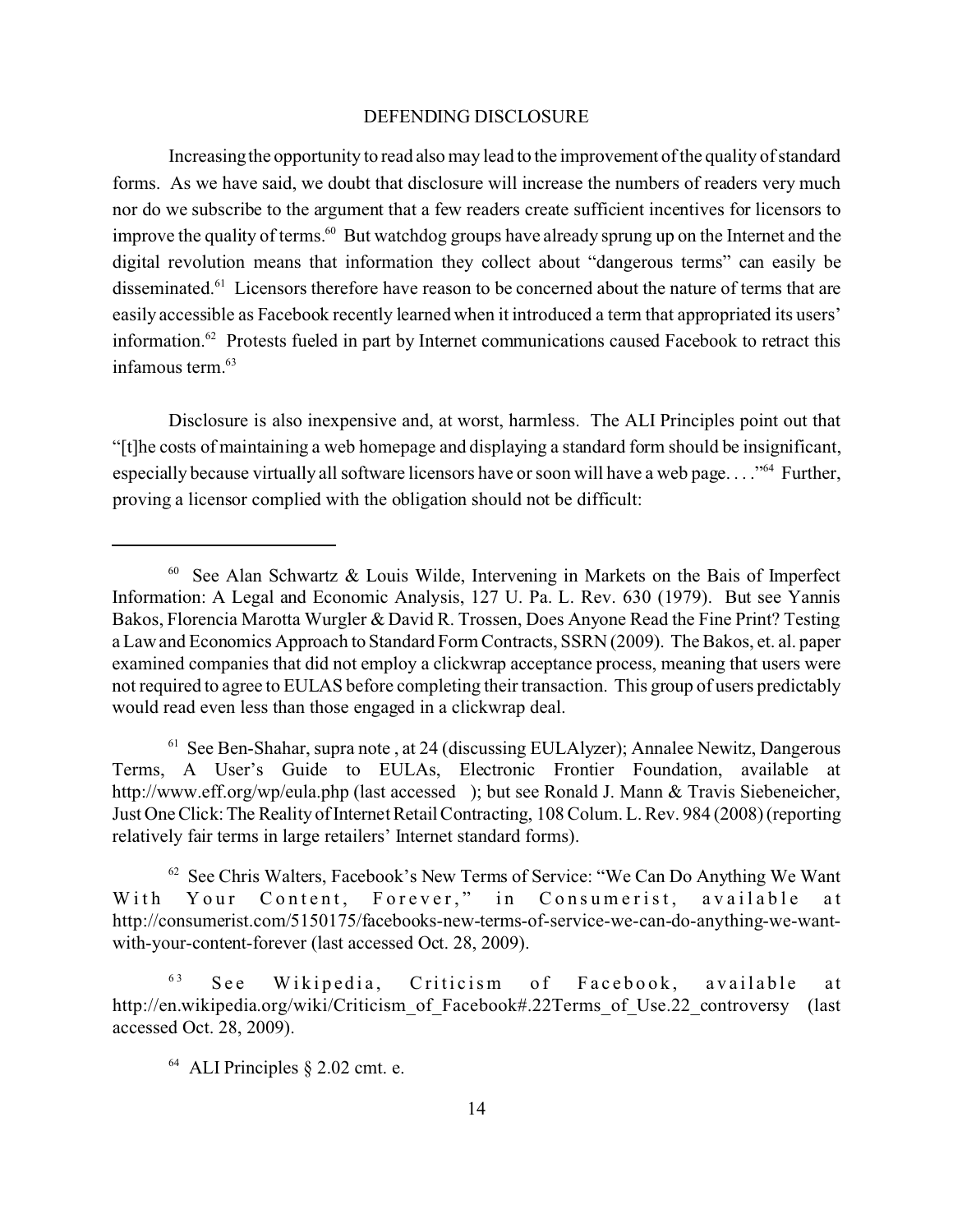Many licensors already maintain archival records of website content, including when material was introduced, modified, and removed. Server logs also indicate when and if a web page was modified. . . . Helpful corroborative evidence would include, for example, the testimony of visitors to the licensor's website at or near the time of the contested transaction. Licensors can locate these visitors through their web logs. In the longer term, improvements in technology and entrepreneurial activity will create new methods of proving website content over time. For example, entrepreneurs are already establishing independent archiving services that can lend credibility to a licensor's proof of web content.<sup>65</sup>

A potential cost of disclosure that one of us has described in detail previously is that disclosure will increase the possibility that marginal terms will be enforceable because disclosure eliminates the argument that such terms are procedurally unconscionable.<sup>66</sup> However, many businesses do not make their standard forms available prior to a transaction, suggesting that they believe that the costs of disclosure outweigh the benefit of creating a litigation defense.<sup>67</sup> Perhaps these secretive businesses worry about the long term, believing that eventually word will get out about their marginal terms. If this prediction is accurate, then disclosure ultimately will benefit software end users notwithstanding a possible drop in successful unconscionability cases.<sup>68</sup>

 $<sup>65</sup>$  Id. cmt. f.</sup>

66 Robert A. Hillman, Online Boilerplate: Would Mandatory Website Disclosure of E-Standard Terms Backfire?, 104 Mich. L. Rev. 837 (2006).

 $67$  See Hillman & Barakat, supra note, at (revealing that 34 out of 100 of Amazon's best selling software titles did not disclose their terms).

68 See Robert A. Hillman, Online Boilerplate: Would Mandatory Website Disclosure of E-Standard Terms Backfire?, 104 Mich. L. Rev. 837, 856 (2006) (quoting Daylian M. Cain et al., The Dirt On Coming Clean: Perverse Effects of Disclosing Conflicts of Interest, 34 J. Legal Stud. 1, 3 n.2 (2005), quoting Action on Smoking and Health, Tobacco Deal Has Potential for Even Greater Dirty Tricks, available at http://www.no-smoking.org/sept97/9-11-97-1.html):

Consider the experience of cigarette manufacturers who, in response to legislation, put warning labels on their packages. For a considerable period of time, these labels helped manufacturers "'fend[] off smokers' suits'" based on smokers' assumption of the risk. As a result, "'what was intended as a burden on tobacco became a shield instead.'" In the long run, however, the package warnings, along with the many revelations about cigarette manufacturers' attempts to hide other adverse facts about their products, led to a massive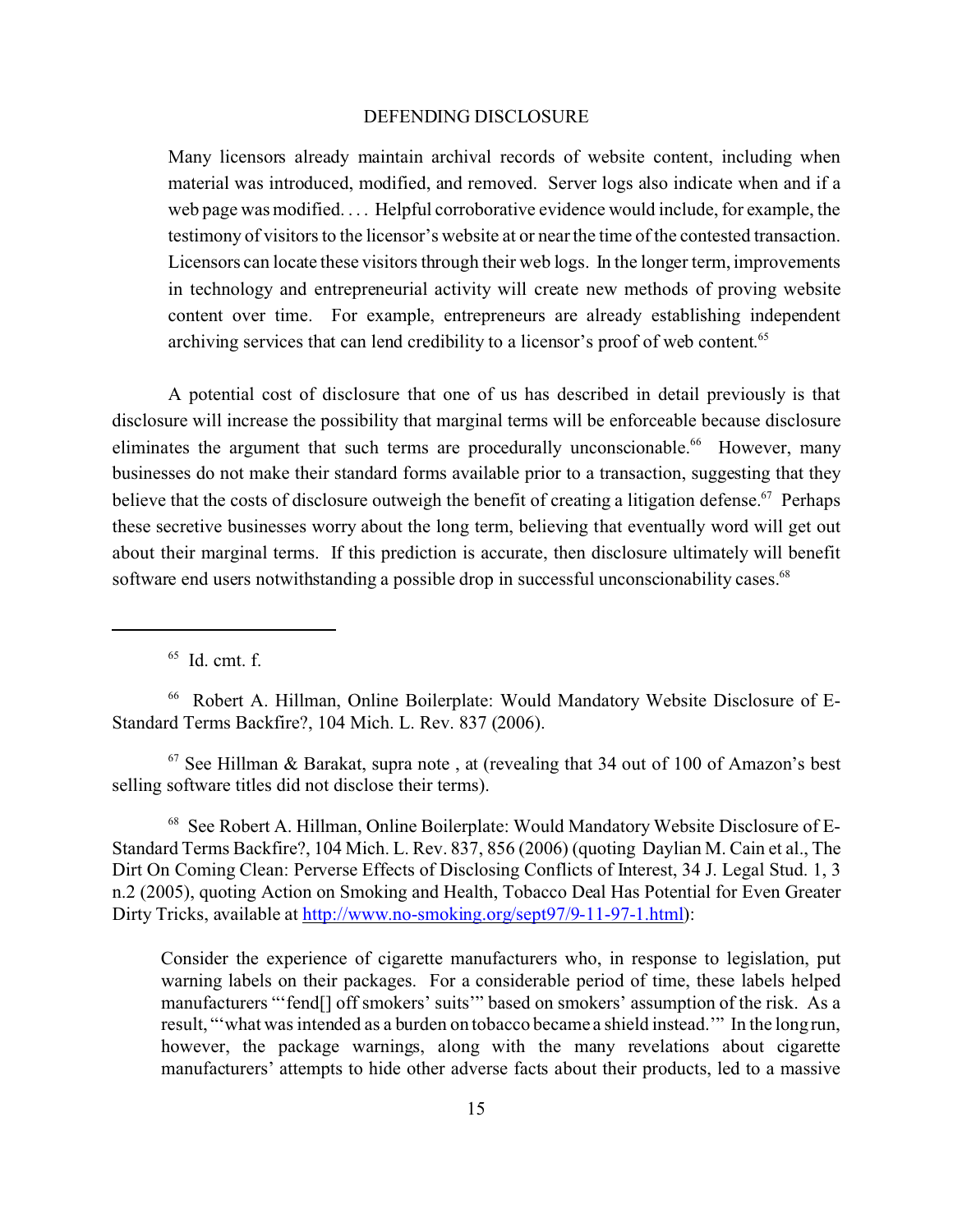Finally, alternative proposals are either unrealistic because too expensive or unwieldy or could easily supplement the disclosure rule. For example, one proposal, discussed in the ALI Principles, is to enforce terms only if a licensee clicks "I agree" at the end of *each* term or at least the particularly contentious ones, such as forum selection and dispute resolution terms.<sup>69</sup> Neither licensors nor licensees desire the contract formation process to become bogged down in such formalities, which ultimately may not promote any additional reading anyway.<sup>70</sup>

An additional proposal is to create a government agency to provide oversight or even preapproval of the content of standard forms.<sup>71</sup> This strikes us as costly and subject to the common pitfalls of administrative rulemaking, including agency capture by the software industry, lack of agency resources, and inattention to context-dependent variables. In addition, as a matter of principle, agency involvement is troublesome because it increases government intrusion into what should remain an essentially private process.<sup>72</sup>

Another proposal is for the private sector to rate contracts, just as rating services presently evaluate restaurants and hotels, among other things.<sup>73</sup> Of course, the disclosure rule discussed here does not contradict or impede such a strategy. In fact, we have already discussed the importance of watchdog groups and would applaud their employment of a systematic rating service, if indeed the

- <sup>69</sup> ALI Principles, Chapter 2, Topic 2, Summary Overview.
- <sup>70</sup> Hillman & Barakat, supra note , at 26.

<sup>71</sup> See, e.g., Clayton P. Gillette, Preapproved Boilerplate, in Boilerplate: Foundations of Market Contracts (O. Ben-Shahar ed., 2006). The European Union has created a nonexclusive list of contractual terms that may be considered unfair when not individually negotiated. The ALI Principles "opt to rely on traditional unconscionability doctrine rather than defining which terms are enforceable and which are not. A court may, however, find the Directive's list useful in evaluating unconscionability claims." ALI Principles, § 1.11, cmt. c.

 $72$  For more on alternative proposals, see Robert A. Hillman, Contract Law in Context: The Case of Software Contracts, Wake Forest Law Review (2010).

change in public opinion and, ultimately, to serious legal sanctions against the cigarette companies. Perhaps mandatory website disclosure will also have a long-term beneficial effect."

<sup>73</sup> Ben-Shahar, supra note , at 22-25.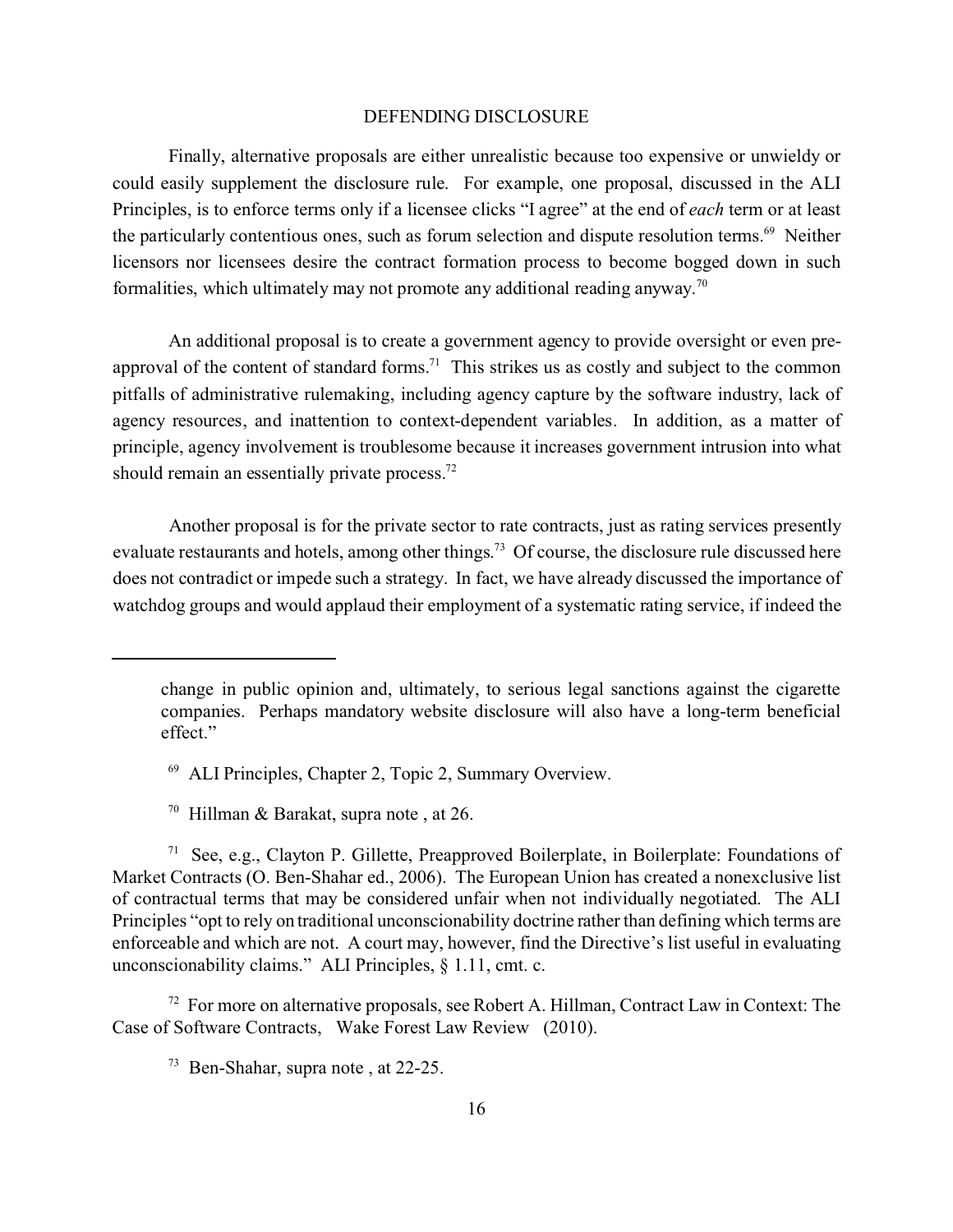quality of terms can be so rated.<sup>74</sup> But, of course, for such ratings to succeed the first step is to make standard forms easily accessible, which is precisely what the ALI Principles seek.

A final strategy worth mentioning, in the case of terms-after-payment, is to identify and label important provisions on packaged software.<sup>75</sup> Disclosure of terms on the Internet does not impede this reform either. In fact, the ALI Principles admonish software providers to disclose terms on the package.<sup>76</sup> A challenge will be selecting the terms that must appear on the package without repeating most of the contract there.

We now discuss a third kind of disclosure, namely disclosure of ex post remedial strategies.

#### **IV. Disclosing Ex Post Strategies**

Contract law permits a wide variety of post-breach conduct, sometimes requiring disclosure in the agreement of post-breach intentions as a condition of enforceability, sometimes not.<sup>77</sup> Here,

<sup>76</sup> ALI Principles § 2.02 cmt. b ("If the licensee can read the standard form before opening the software because, for example, the standard form is printed on or attached to the package" the licensee may be bound to the form).

 $77$  Consider for example, UCC Article 2's remedial scheme. The parties may opt to rely on the UCC's default rules which, by their mere existence as background law, give notice of the parties' intentions on breach. For example, in the case of a defective tender by the seller, the buyer may reject the goods or accept them and sue for damages. UCC §§ 2-601; 2-714. A rejection is "ineffective unless the buyer seasonably notifies the seller." Id.  $\S$  2-602(1). The seller, in turn, may have a right to cure under certain circumstances, with exercise of that right dependent on the seller's "seasonably notify[ing]" the buyer. Id. § 2-508.

However, parties often contract around the default remedies by setting liquidated damages or limiting remedies. Such liquidation or limitation generally must be a part of the agreement itself, thus effectively requiring disclosure of post-breach strategy. Id. § 2-718(1) ("Damages for breach

 $74$  See supra notes, and accompanying text.

<sup>&</sup>lt;sup>75</sup> In rolling contracts, people "see the terms after paying for goods." Robert A. Hillman, Rolling Contracts, 71 Fordham L. Rev. 743, 743 (2002). "Labeling of standard form contract terms can be designed [with] a uniform box in a uniform and prominent place on the package . . . ." Ben Shahar, supra note , at 26.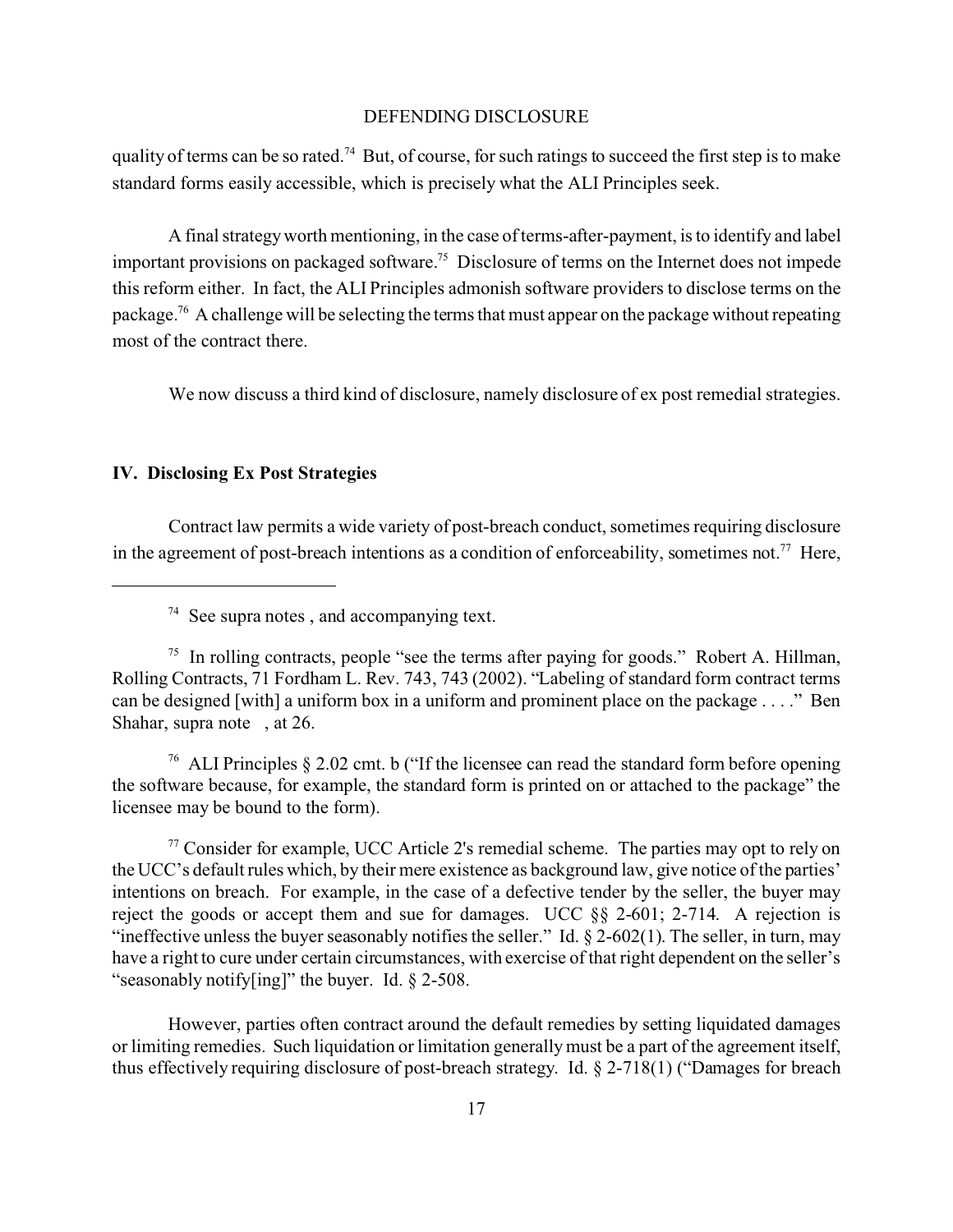we focus on a particular type of post-breach conduct in business settings--the non-breaching licensor's automated disablement of software resident on the breaching party's computer.<sup>78</sup> The Principles place several restrictions on such disablement, including that the term authorizing it must be in the agreement and be conspicuous.<sup>79</sup>

Automated disablement of software is essentially a high-tech version of self-help. Historically, contract law, most notably the UCC in the context of secured transactions, has not required disclosure in the agreement of an intent to use self-help.<sup>80</sup> Rather, the non-breaching party

The Principles do not permit automated disablement in a consumer agreement or in a standard-form transfer of generally available software. Id. at (c). The Principles define "consumer agreement" as "an agreement for the transfer of software or access to software primarily for personal, family, or household purposes." Id. § 1.01(d). They define standard-form transfer of generally available software as "a transfer using a standard form of (1) a small number of copies of software to an end user; or (2) the right to access software to a small number of end users [;] if the software is generally available to the public under substantially the same standard terms." Id.  $\S$  1.01(1).

<sup>79</sup> ALI Principles § 4.03(d)(1). Additionally, as conditions of permitting self-help, the Principles require that "the transferor provide<sup>[]</sup> timely notice of the breach and its intent to use automated disablement and provide[] the transferee with a reasonable opportunity to cure the breach and the transferee has not so cured." Further, the transferor must obtain a court order permitting it to use automated disablement. Id. at  $(d)(2)-(3)$ .

<sup>80</sup> See UCC § 9-609(a)(1) ("After default, a secured party: (1) may take possession of the collateral . . ."); see also UCC  $\S$  2A-525(2) (providing a right of repossession to an aggrieved lessor of goods in certain circumstances); see also generally Mark P. Gergen, A Theory of Self-Help Remedies in Contract, 89 B.U. L. Rev. 1397 (2009) (discussing self-help rules and how they fit with contract law theories); Celia R. Taylor, Self-Help in Contract Law: An Exploration and Proposal, 33 Wake Forest L. Rev. 839 (1998) (describing self-help doctrine under the UCC and Restatement (Second) of Contracts and proposing changes to existing law to encourage self-help in commercial transactions).

by either party may be liquidated in the agreement . . ."); Id.  $\S$  2-719(1)(a) ("The agreement may provide for remedies in addition to or in substitution for those provided in this Article . . .").

<sup>&</sup>lt;sup>78</sup> See ALI Principles § 4.03(a) ("'Automated disablement' means the use of electronic means to disable or materially impair the functionality of software.'"); see also id. at cmt. a. ("The Section applies . . . in both the remedial and other contexts.). In this article, we concentrate on electronic disablement as a remedy for breach.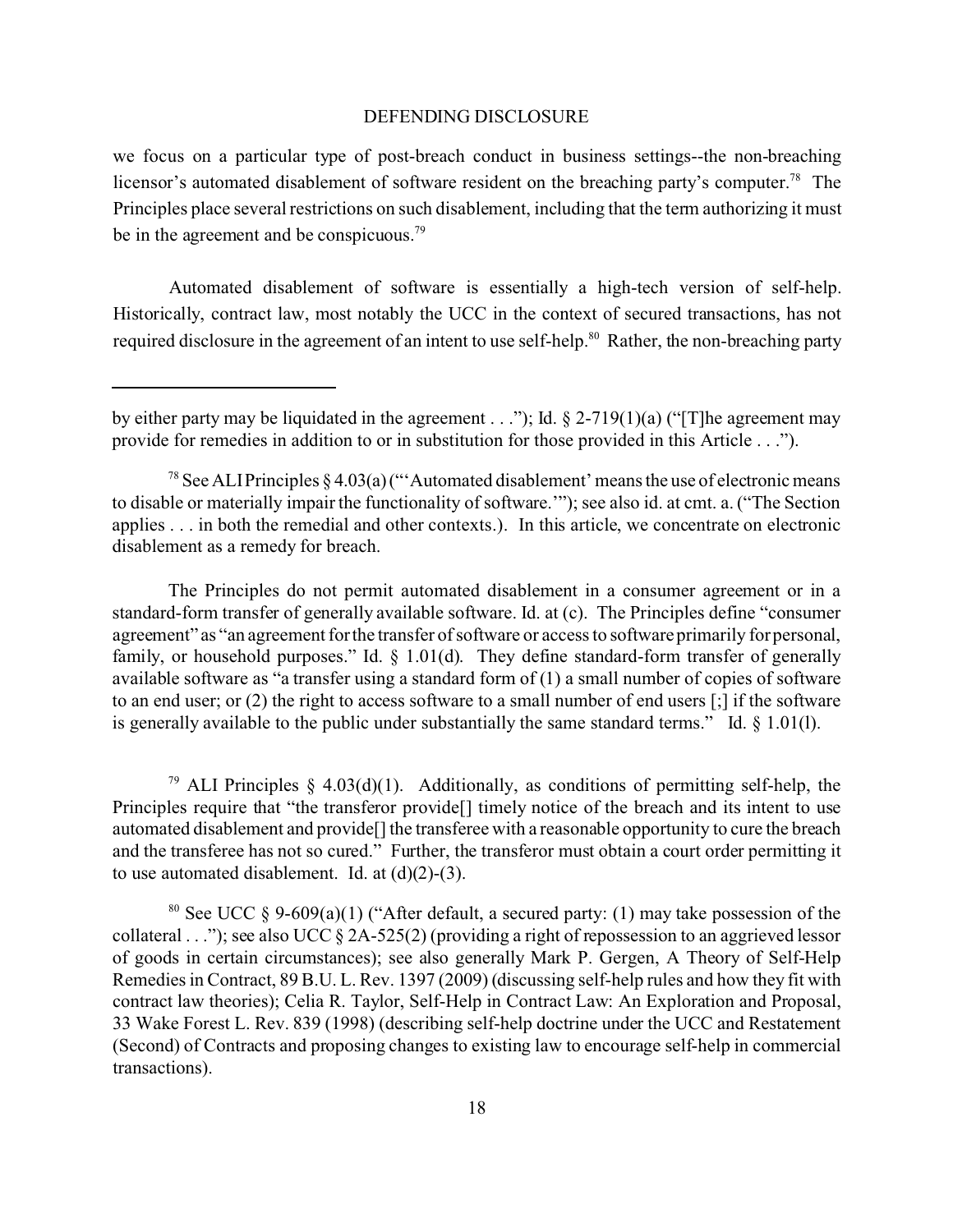may simply rely on the background law to exercise self-help in the event of breach. Why do we depart from that approach here?

As we noted earlier in the context of a duty to disclose material defects, disclosure can "increase[] the flow of information and therefore the likelihood that each party will value what they receive more than what they give up."<sup>81</sup> Although self-help has a long history under UCC Article 9, the use of electronic self-help is a relatively recent phenomenon, and whether a licensee would expect its use in the absence of a contractual term is an open question.<sup>82</sup> We think the licensee often would not and, in particular, that an intent to use automated disablement alters the valuation of the contract such that were it not disclosed, the licensee would pay too much for the software.

To disable software resident on another computer remotely requires that the software provider write its code to include a way effectively to enter the licensee's system from outside--a socalled "back door."<sup>83</sup> The mere existence of this back door places the licensee's system at risk by making it less secure.<sup>84</sup> Further, computers generally have a number of software programs and accompanyingdata installed. Automated disablement can adversely affect programs and data having

<sup>83</sup> See Cem Kaner, Why You Should Oppose UCITA, Computer Law., May 2000, at 26 ("[D]isabling codes create a hole in the customer's system security . . .").

<sup>84</sup> See id.

<sup>&</sup>lt;sup>81</sup> See supra notes, and accompanying text.

 $82$  The debates over the electronic self-help provision of the Uniform Computer Information Transactions Act (UCITA) are illustrative. In its 1999 version, UCITA provided a limited right of electronic self-help, requiring the licensee's separate assent to a term in the agreement authorizing its use and post-breach notice of intent to exercise the remedy. Unif. Computer Info. Trans. Act § 816 (1999). Commentators disagreed on the desirability of this provision. See sources cited in ALI Principles § 4.03 cmt. a. Eventually UCITA prohibited electronic self-help. Unif. Computer Info. Trans. Act § 816 (2002); see also Raymond T. Nimmer, 2 Information Law § 11:156 - Electronic Remedies (2009) ("The difficulty with examining electronic self-help under existing law is that the common law and the UCC rules were not developed with attention to the protective capability of digital systems or their potential for abuse. The ability to disable the other party's use of the technology creates strong leverage to enforce performance. This benefits licensors, but leverage can mount into undesirable duress or coercion.").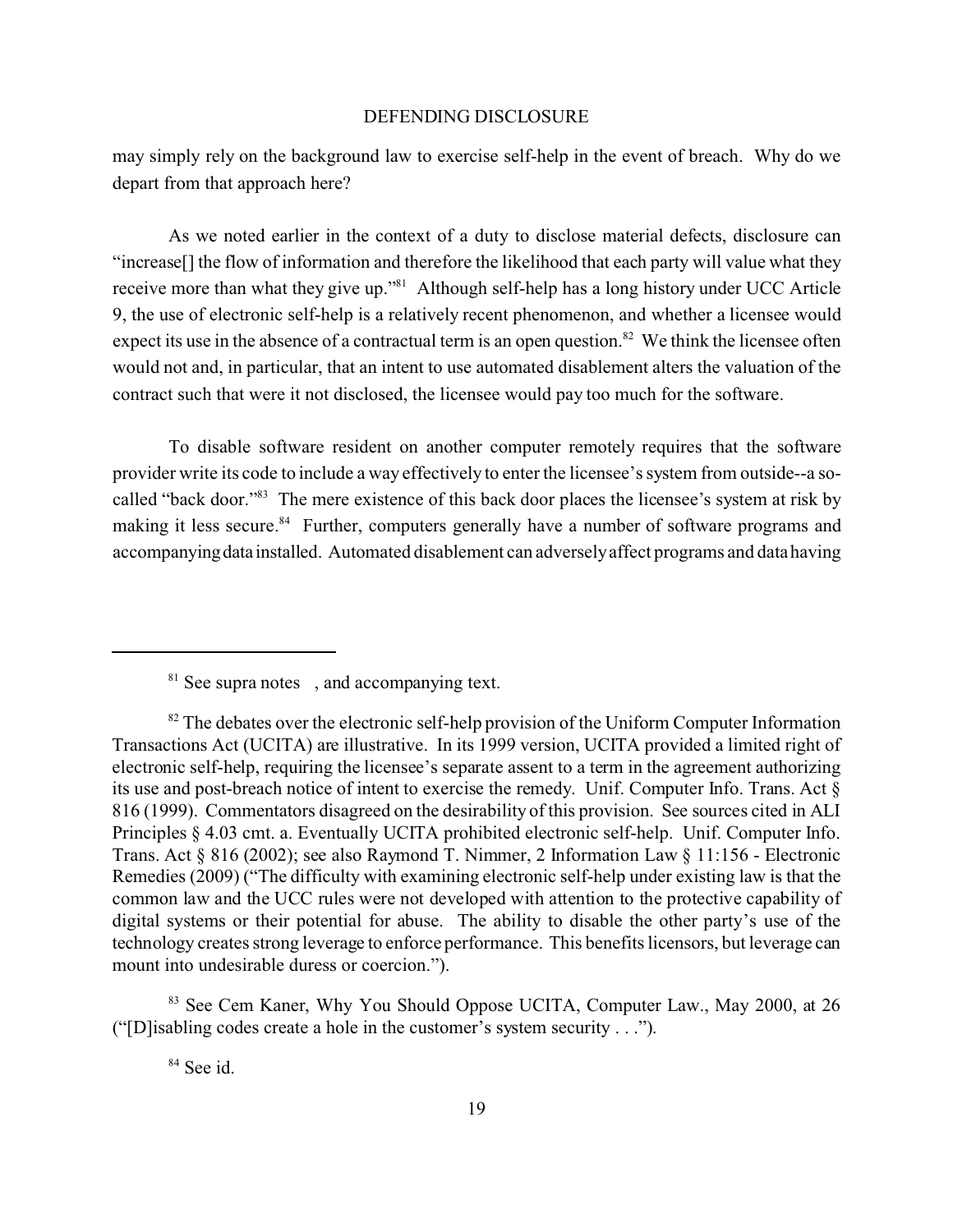nothing to do with the contractual dispute between the parties.<sup>85</sup> Damages from disablement can be quite high: Lack of access to software and data can have far-reaching effects on the licensee and third parties with whom the licensee's system is networked or with whom it does business.<sup>86</sup>

Additionally, breach of contract is often a highly contextual inquiry. Complicating matters in the area of software contracting is the overlay of federal intellectual property law that may bear on enforceability of particular provisions.<sup>87</sup> For example, a party may premise the right to automated disablement on breach of a contractual provision against reverse engineering. But patent law and/or copyright law may render that provision unenforceable and thus the disablement (that may cause large damages) wrongful.<sup>88</sup> Unlike repossession of tangible goods, electronic repossession of informational goods implicates difficult questions of intellectual property law, suggesting that more caution is appropriate in this context.<sup>89</sup>

UCC Article 9's self-help repossession scheme is limited by the malleable concept of breach of the peace.<sup>90</sup> A repossession carried out in breach of the peace is wrongful and the debtor is

<sup>86</sup> See id.

 $87$  See ALI Principles  $\S$  1.09; Julie E. Cohen, Copyright and the Jurisprudence of Self-Help, 13 Berkeley Tech L.J. 1089 (1998).

<sup>88</sup> See ALI Principles § 1.09.

 $89$  See Cohen, supra note, at 1127-37 (considering the effect of information law and policy on self-help involving copyrighted works and concluding: "May the states reshape their law of contract to allow automatic, self-enforcing foreclosure of conduct privileged by copyright law and, ultimately, by the Intellectual Property Clause and First Amendment . . . ? [T]he answer must be no.").

<sup>90</sup> UCC § 9-609 (b)(2) ("A secured party may [take possession of the collateral] without judicial process, if it proceeds without breach of the peace.").

<sup>&</sup>lt;sup>85</sup> See Timothy P. Heaton, Note, Electronic Self-Help Software Repossession: A Proposal to Protect Small Software Development Companies, 6 B.U. J. Sci. & Tech. L. 205, 212 (2000) & sources cited therein ("Computer systems hold an immense amount of data; lack of access to that data because of a software disablement could have effects far beyond the value of the breached licensing agreement.").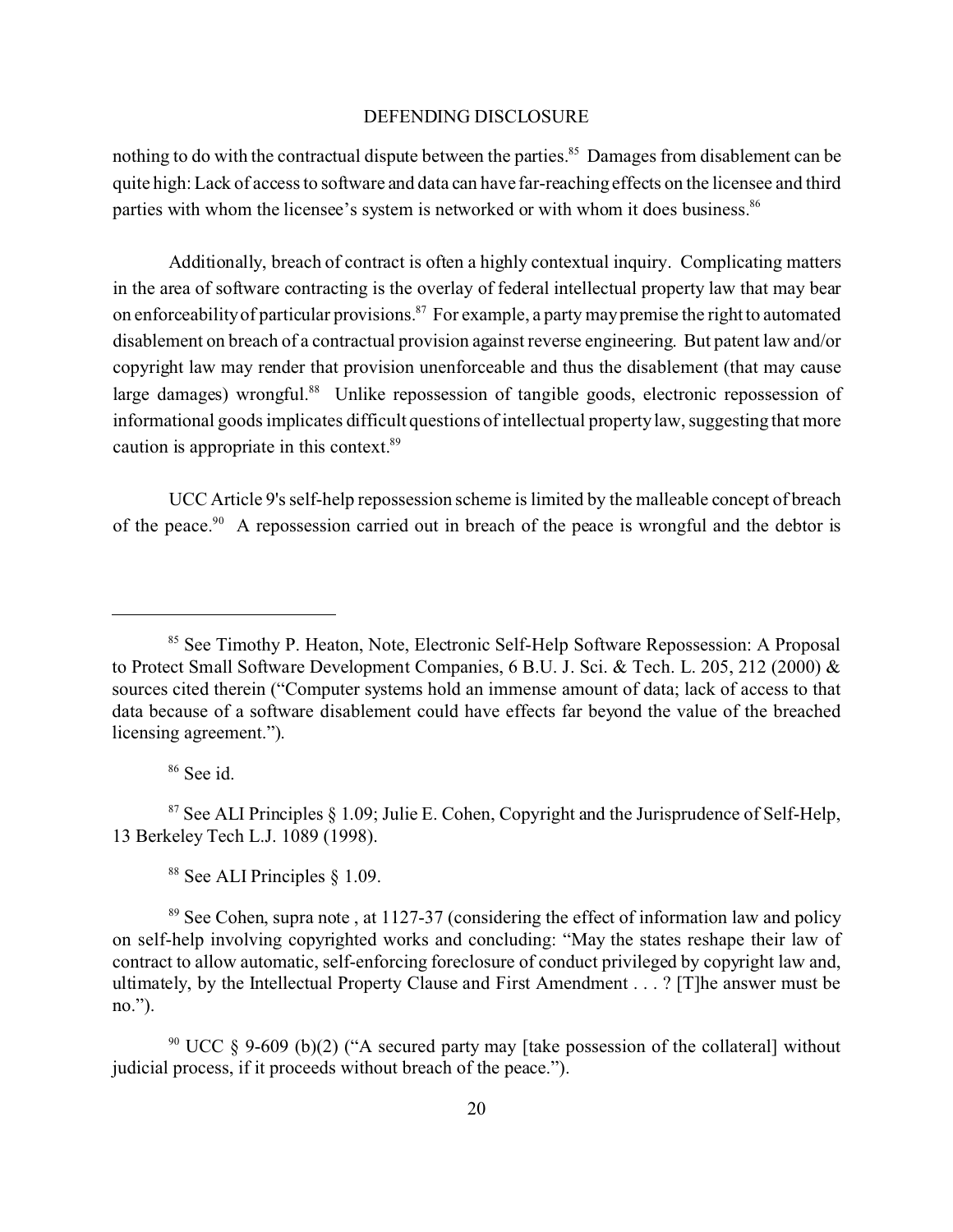entitled to damages.<sup>91</sup> The breach of the peace limitation makes it difficult for a foreclosing secured party to enter the debtor's dwelling or place of business to repossess collateral in the absence of the debtor's consent. 92

At first glance, electronic self-help seems to eliminate any breach of the peace issue. To the extent that the breach of the peace limitation is intended to forestall the violence inherent in a faceto-face confrontation over repossession, that is indeed the case. The breach of the peace doctrine in Article 9, however, may vindicate interests in addition to preventing violence, including: "protect [ing] dignitary losses to debtors . . . protect [ing] the sanctity of private dwellings; [and] enablorging] debtors, by contesting repossession, to force creditors to proceed by action."<sup>93</sup> The expectation of privacy in the sense of freedom from nonconsensual intrusion is an evolving concept in the high-tech area but there is some evidence that consumers, at least, are likely to react with dismay when vendors monitor their computer activities in one way or another.<sup>94</sup> We think that businesses would also be surprised by an automated disablement of software in the absence of a contractual provision permitting it.

For all of these reasons, we believe that requiring disclosure of an intent to use electronic

<sup>93</sup> Alan Schwartz & Robert E. Scott, Commercial Transactions 950 (2d ed. Found. Press 1991).

<sup>&</sup>lt;sup>91</sup> Id.  $\frac{1}{2}$  9-625. Note that an aggrieved debtor may recover damages in tort law under a trespass or conversion theory. See id. at cmt. 3 ("[P]rinciples of tort law supplement [§ 9-609] . . . However, to the extent that damages in tort may compensate the debtor for the same loss dealt with by this Article, the debtor should be entitled to only one recovery.").

<sup>&</sup>lt;sup>92</sup> See generally James J. White & Robert S. Summers, Uniform Commercial Code  $\S$  25-7, at 896-98 ( $5<sup>th</sup>$  ed. West Group) (discussing breach of the peace doctrine).

<sup>&</sup>lt;sup>94</sup> See, e.g., Cohen, supra note , at 1105-06 (arguing that the "touchstone" of the breach of the peace standard is "nonconsensual intrusion", noting consumer dismay over Microsoft's program that used the Internet to report back to Microsoft about the contents of users' hard drives, and stating, "Imagine for example, that a team of high-tech repo men had just used a transporter to 'beam' your sofa out of your living room and back to the furniture store. It would be difficult for the creditor to convince you that no intrusion had occurred."). The ALI Principles do not allow self-help in a consumer agreement, see ALI Principles § 4.03(c).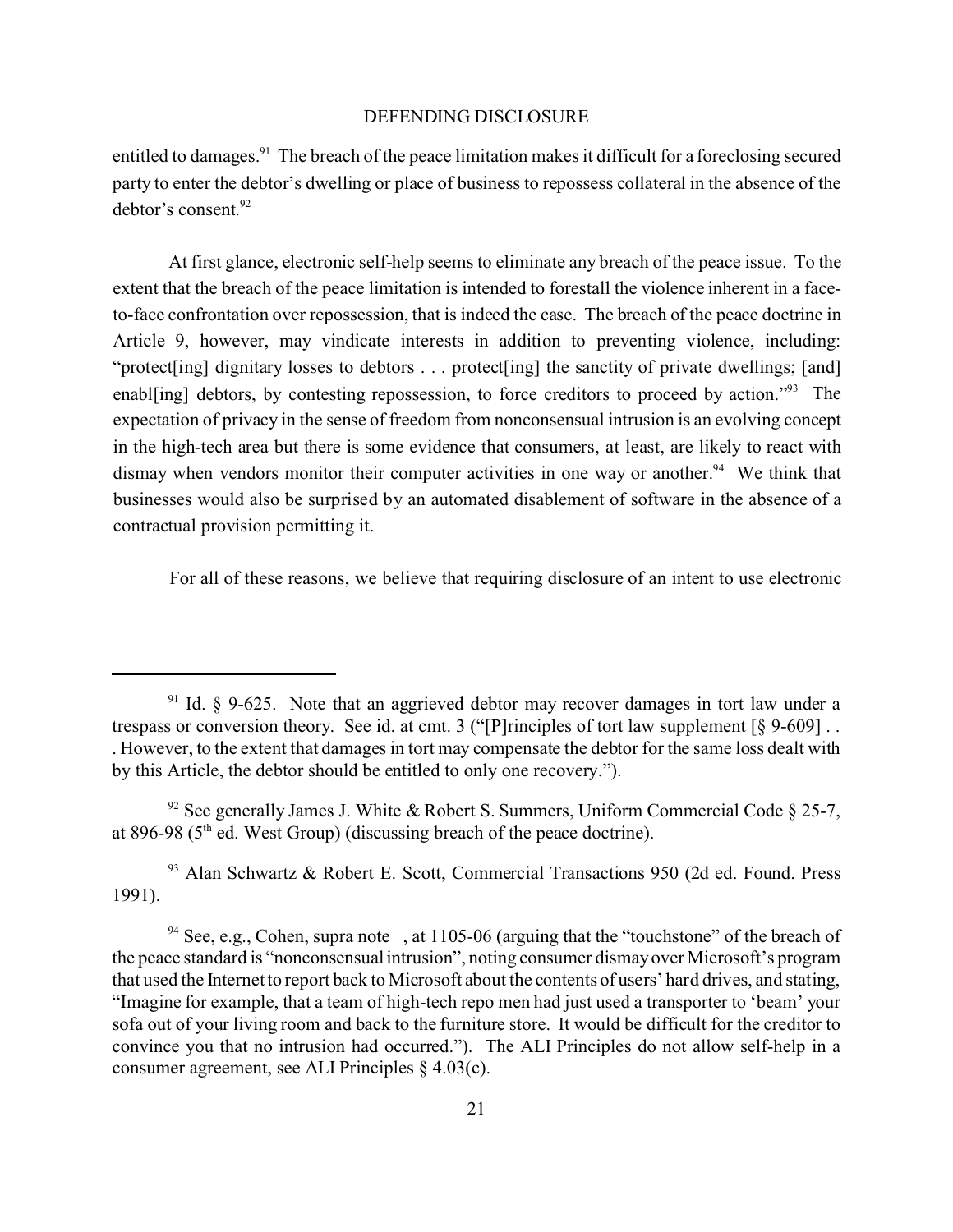means to disable software remotely is amply justified.<sup>95</sup> Disclosure as a condition of enforceability is not costly and will force the software licensor to bring its intent to use this unusual, intrusive remedy to the transferee's attention. The licensee can then make an informed judgement about whether to enter the agreement and at what price.

Some parties interested in the Principles objected to our prohibiting electronic self-help in consumer agreements and in other retail-like transactions.<sup>96</sup> In both of these contexts, we believe that disclosure in the agreement is insufficient to bring home to the licensee the possibility and ramifications of automated disablement. In part, this is because, as we have noted, consumers are unlikely to read their standard forms. $\frac{97}{10}$  In addition, consumers and other licensees in retail transactionslikely will not appreciate and value correctly the potentially dire consequences of remote disablement's use.<sup>98</sup>

Others objected to our imposing burdens in addition to disclosure--notice and an opportunity to cure and obtaining a court order before engaging in automated disablement.<sup>99</sup> The Principles also provide for damages for violation of the restrictions on automated disablement notwithstanding an

<sup>&</sup>lt;sup>95</sup> The caselaw generally supports this view. See Robbin Rahman, Comment, Electronic Self-Help Repossession and You: A Computer Software Vendor's Guide to Staying Out of Jail, 48 Emory L.J. 1477, 1499 (1999) (collecting cases and stating, "[O]ne thing is certain: the presence of a time bomb or other type of disabling device must be disclosed sometime between the initial negotiation period and the execution of the agreement in order for the vendor to escape liability."); see also Conn. Gen. Stat. § 42a-9-609(d)(2) (2009) ("Electronic self-help is permitted only if the debtor separately agrees to a term of the security agreement authorizing electronic self-help that requires notice of exercise . . . . Except in a consumer transaction, the debtor is deemed to have separately agreed to a term of the security agreement authorizing electronic self-help if a clause is included in the security agreement that specifically states that electronic self-help is authorized.").

<sup>&</sup>lt;sup>96</sup> For the ALI Principles' definitions of the kind of transactions referred to in text, see supra note .

 $97$  See supra notes and accompanying text.

<sup>&</sup>lt;sup>98</sup> For example, licensees may be overly optimistic that nothing will go wrong or fail to appreciate the potential for automated disablement to adversely affect other programs and reduce privacy. See supra notes , and accompanying text.

<sup>&</sup>lt;sup>99</sup> ALI Principles § 4.03(d)(2)-(3); see supra note , and accompanying text.